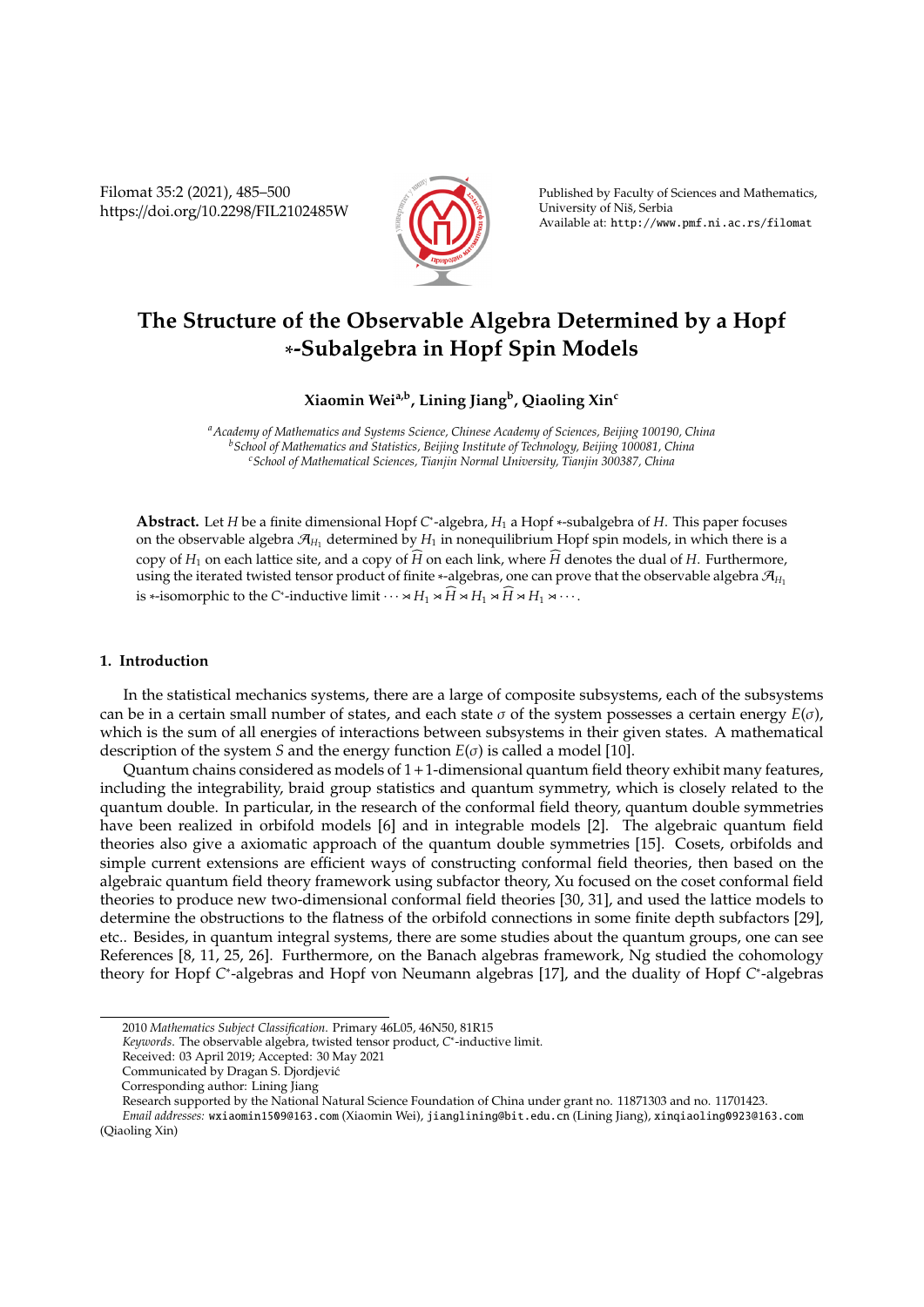[18]. On the other hand, the quantum double such as the Drinfeld's quantum double *D*(*H*) (where *H* is a finite dimensional Hopf algebra with invertible antipode) can describe the quantum symmetry in quantum chains.

Here we focus on the second approach to describe the quantum symmetry by the quantum double in certain models. As it is well known, the basic but important of all models is the *G*-spin model, where *G* is a finite group. Indeed, in classical statistical systems or the corresponding quantum field theory, *G*-spin models [7, 10, 21] provide the simplest examples of lattice field theory, exhibiting quantum symmetry given by the double *D*(*G*) of a finite group *G*. In [21] Szlachányi and Vecserny és defined the field algebra and the observable algebra related with *G*-spin models, then Nill and Szlachanyi [19] investigated the following ´ generalization of *G*-spin models, looking at Hopf spin models as a general class of quantum chains, where the quantum symmetry is revealed by Drinfeld's double *D*(*H*) [11]. In the Hopf spin models, on each lattice site there is a copy of finite dimensional Hopf *C*<sup>\*</sup>-algebra *H* and on link there is a copy of its dual  $\widehat{H}$ , which correspond to the order factor and disorder factor, respectively. Non-trivial commutation relations are postulated only between neighbor links and sites, where *H* and *H* act on each other in the natural way, then the observable algebra A in Hopf spin models can be obtained by the *C* ∗ -inductive limit procedure. The Hopf spin models will be reduced to the ordinary *G*-spin models if  $H = \mathbb{C}G$  is a group algebra of a finite group G.

In the usual spin models as above, there is a one-to-one correspondence between the order and disorder operators in the lattice, this leads to the equilibrium spin models, which plays a very important role in equilibrium statistical mechanics. However, for a macrophysical system possessed with a larger number of particles, the number of disordered states is much greater than ordered states, implying that isolated physical system always tends to be in disordered state. This disordered trend suggests the entropy increase in thermodynamics. That's the reason why the nonequilibrium statistical mechanics emerges in more complicated situation. A nonequilibrium case determined by a normal subgroup *N* of a finite group *G* is discussed by Xin and Jiang [27, 28], with the symmetry algebra *D*(*N*, *G*), where *D*(*N*, *G*) is the crossed product of  $C(N)$  and  $\mathbb{C}G$ . They proved that the observable algebra  $\mathcal{A}_{(N,G)}$  is exactly the iterated twisted tensor product  $\mathcal{A}_{(N,G)} = \cdots \times N \times \widehat{G} \times N \times \widehat{G} \times N \times \cdots$  as a *C*<sup>\*</sup>-algebra.

Illuminated by [28], this paper considers a nonequilibrium situation in Hopf spin models. From now on, by *H* we denote the Hopf *C* ∗ -algebra of finite dimension over the complex field C. Let *H*<sup>1</sup> be a Hopf ∗-subalgebra of *H*, one can construct a *C* ∗ -algebra A*H*<sup>1</sup> , by order generators *H*<sup>1</sup> and disorder generators *H*b with respect to certain commutation relations; this is called the observable algebra in Hopf spin models determined by  $H_1$ . Section 3 characterizes the observable algebra  $\mathcal{A}_{H_1}$  in terms of the iterated twisted tensor product. Since  $H_1$  and  $\tilde{H}$  are matched with respect to the induced natural action between  $H$  and its dual  $\hat{H}$ , one can construct corresponding twisting maps. Furthermore, using the iterated twisted tensor product  $H_1 \otimes_{R_{0,1}} H \otimes_{R_{1,2}} H_1$  and  $H \otimes_{R_{1,2}} H_1 \otimes_{R_{2,3}} H$ , together with twisting maps  $R_{0,1}$ ,  $R_{1,2}$ ,  $R_{0,2}$  and  $R_{1,2}$ ,  $R_{2,3}$ ,  $R_{1,3}$ , respectively, one can get the iterated twisted tensor product of finite *C* ∗ -algebras by induction

$$
A_{n,m} := A_n \otimes_{R_{n,n+1}} A_{n+1} \otimes \cdots \otimes A_{m-1} \otimes_{R_{m-1,m}} A_m,
$$

where  $n, m \in \mathbb{Z}$  and  $n < m$ ,

$$
A_i = \begin{cases} H_1, & i \in 2\mathbb{Z} \\ \widehat{H}, & i \in 2\mathbb{Z} + 1. \end{cases}
$$

There exist the inclusions  $i : A_{n',m'} \to A_{n,m}$  which are  $*$ -homomorphisms and norm-preserving, thus one can get the *C*<sup>\*</sup>-inductive limit of increasing *C*<sup>\*</sup>-algebras { $A_{n,m}$ }<sub>*n*,*m*∈Z<sub>*r*</sub>, where 1<sub>A<sub>i</sub></sub> is the unit in  $A_i$ . Accordingly,</sub>  $\mathcal{A}_{H_1}$  = (*C*<sup>\*</sup>) lim<sub>*n* < *m*</sub> *A*<sub>*n*,*m*</sub>, it means that

$$
\mathcal{A}_{H_1} \coloneqq \cdots H_1 \otimes_{R_{-2,-1}} \widehat{H} \otimes_{R_{-1,0}} H_1 \otimes_{R_{0,1}} \widehat{H} \otimes_{R_{1,2}} H_1 \otimes_{R_{2,3}} \widehat{H} \cdots
$$

Notice that if  $H_1 = H$ , then  $\mathcal{A}_{H_1}$  describes the observable algebra  $\mathcal A$  in Hopf spin models given by [19].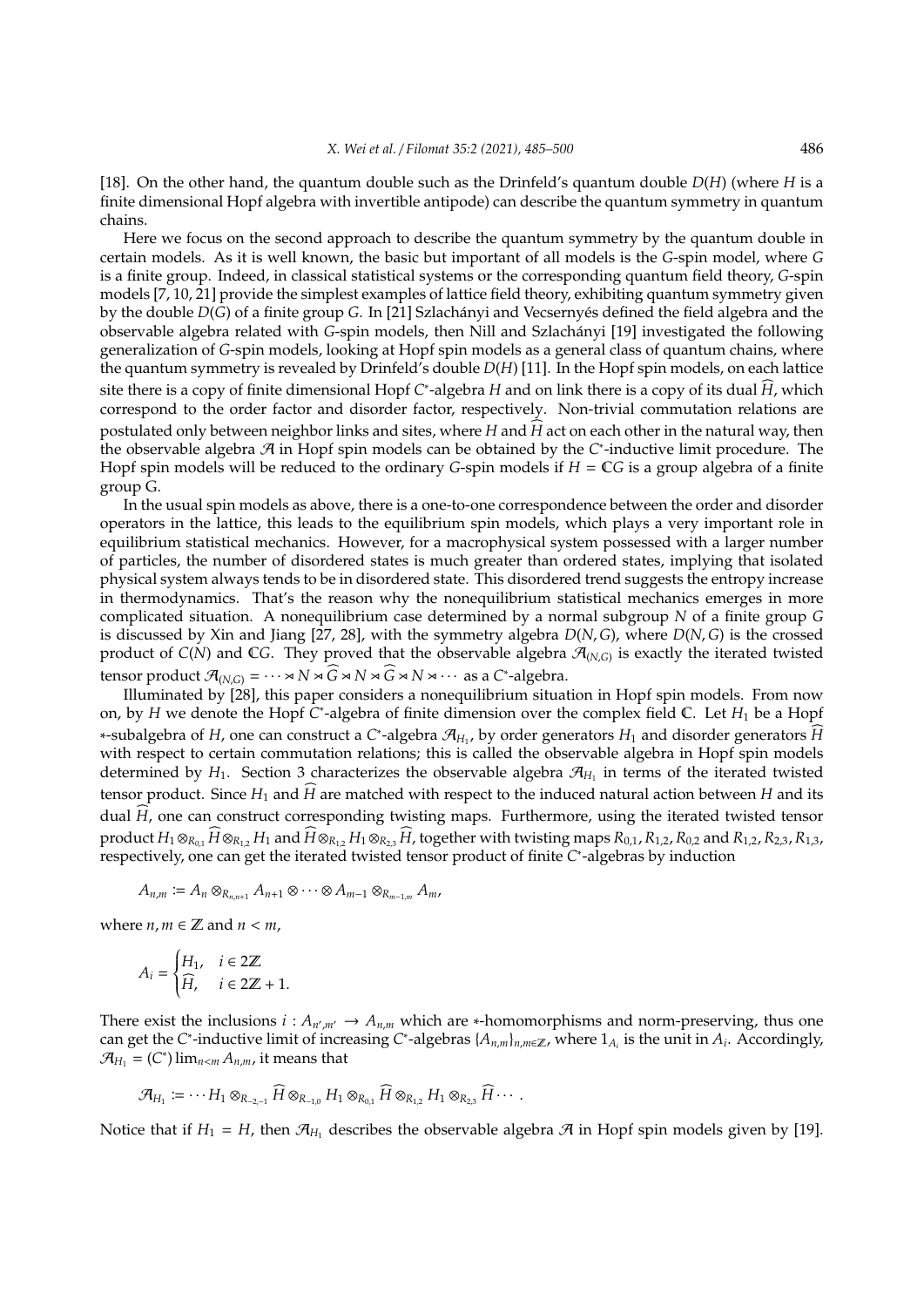Thus the observable algebra  $\mathcal A$  can be defined as

$$
\mathcal{A} \coloneqq \cdots H \otimes_{R_{-2,-1}} \widehat{H} \otimes_{R_{-1,0}} H \otimes_{R_{0,1}} \widehat{H} \otimes_{R_{1,2}} H \otimes_{R_{2,3}} \widehat{H} \cdots
$$

#### **2. Preliminaries**

In this paper, all algebras are unital associative algebras over the complex field C. For more detail about Hopf algebras one can refer to Refs. [1, 5, 14, 20]. We shall denote the comultiplication, the counit, and the antipode by ∆, ε and *S* respectively. The Sweedler's sigma notation is used throughout this paper as follows:  $\Delta(c) = \sum_{(c)} c_{(1)} \otimes c_{(2)}$ . Moreover, since the coassociative law holds, then  $\Delta^{n}(c) = (\mathrm{id}^{\otimes (n-1)} \otimes \Delta) \circ \Delta^{n-1}(c) =$  $\sum_{(c)} c_{(1)} \otimes c_{(2)} \otimes \cdots \otimes c_{(n+1)} \quad (n > 1).$ 

In what follows we collect some conceptions.

**Definition 2.1.** *[5] Let* (*H*, *m*, ι,∆, ε, *S*) *be a Hopf algebra. A subalgebra A of H is called a Hopf subalgebra if A is a subcoalgebra, with S*(*A*) ⊆ *A. We note that if A is a Hopf subalgebra of H, then A is itself a Hopf algebra with induced structures of H.*

**Definition 2.2.** [11] Let  $(H, m, \iota, \Delta, \varepsilon, S)$  be a Hopf algebra. We say that H is a Hopf \*-algebra if there exists an *antilinear involution* ∗ *on H such that H is a* ∗*-algebra together with following conditions hold:*

(1) *the map* ∗ *is a morphism of real coalgebras. In other words, for every h* ∈ *H,*

$$
\Delta(h^*) = \Delta(h)^*, \ \varepsilon(h^*) = \overline{\varepsilon(h)};
$$

(2) *the map* ∗ *is compatible with the antipode S of H, namely*

$$
(* \circ S)^2 = \mathrm{id}.
$$

**Definition 2.3.** *[3] Suppose that* (*H*,∆) *is a pair of finite dimensional C*<sup>∗</sup> *-algebra with a unital* ∗*-homomorphism* ∆: *H* → *H* ⊗ *H. We call this pair a Hopf C*<sup>∗</sup> *-algebra of finite dimension if the following conditions hold:*

(1) (∆ ⊗ id) ◦ ∆ = (id ⊗ ∆) ◦ ∆*;*

(2) *the linear spaces span*{ $\Delta(H)(H \otimes 1)$ } *and span*{ $\Delta(H)(1 \otimes H)$ } *are both equal to*  $H \otimes H$ .

*Such a*  $\Delta$  *is called the comultiplication of H.* (*H*,  $\Delta$ ) *is said to be cocommutative if*  $τ ∘ Δ = Δ$ *, where*  $τ$ :  $H ⊗ H ⊗ H ⊗ H ⊗ H$ *is the flip,*  $\tau(a \otimes b) = b \otimes a$ ,  $a, b \in H$ .

*Note that for a finite dimensional Hopf C*<sup>∗</sup> *-algebra, there exists a counit* ε *and an antipode S ([25, 26]) which are linear maps*

 $\varepsilon: H \to \mathbb{C}, S: H \to H$ 

*satisfying the following properties:*

(1) ε *is a unital* ∗*-homomorphism, and S is a unital* ∗*-preserving anti-multiplicative involution;*

(2) (ε ⊗ id) ◦ ∆ = (id ⊗ ε) ◦ ∆ = id*;*

(3)  $m \circ (S \otimes id) \circ \Delta = m \circ (id \otimes S) \circ \Delta = \iota \circ \varepsilon$ , where m and  $\iota$  are the multiplication and unit, respectively.

**Example 2.4.** *If H is a finite dimensional Hopf* <sup>∗</sup>*- algebra, the dual H of H is a finite dimensional Hopf* <sup>b</sup> <sup>∗</sup>*-algebra as well, where the* ∗-structure of  $\widehat{H}$  is given by

 $\langle \varphi^*, a \rangle \coloneqq \overline{\langle \varphi, (Sa)^* \rangle}.$ 

Furthermore, if H is a Hopf C\*-algebra of finite dimension, so is the dual  $\widehat{H}$  of H.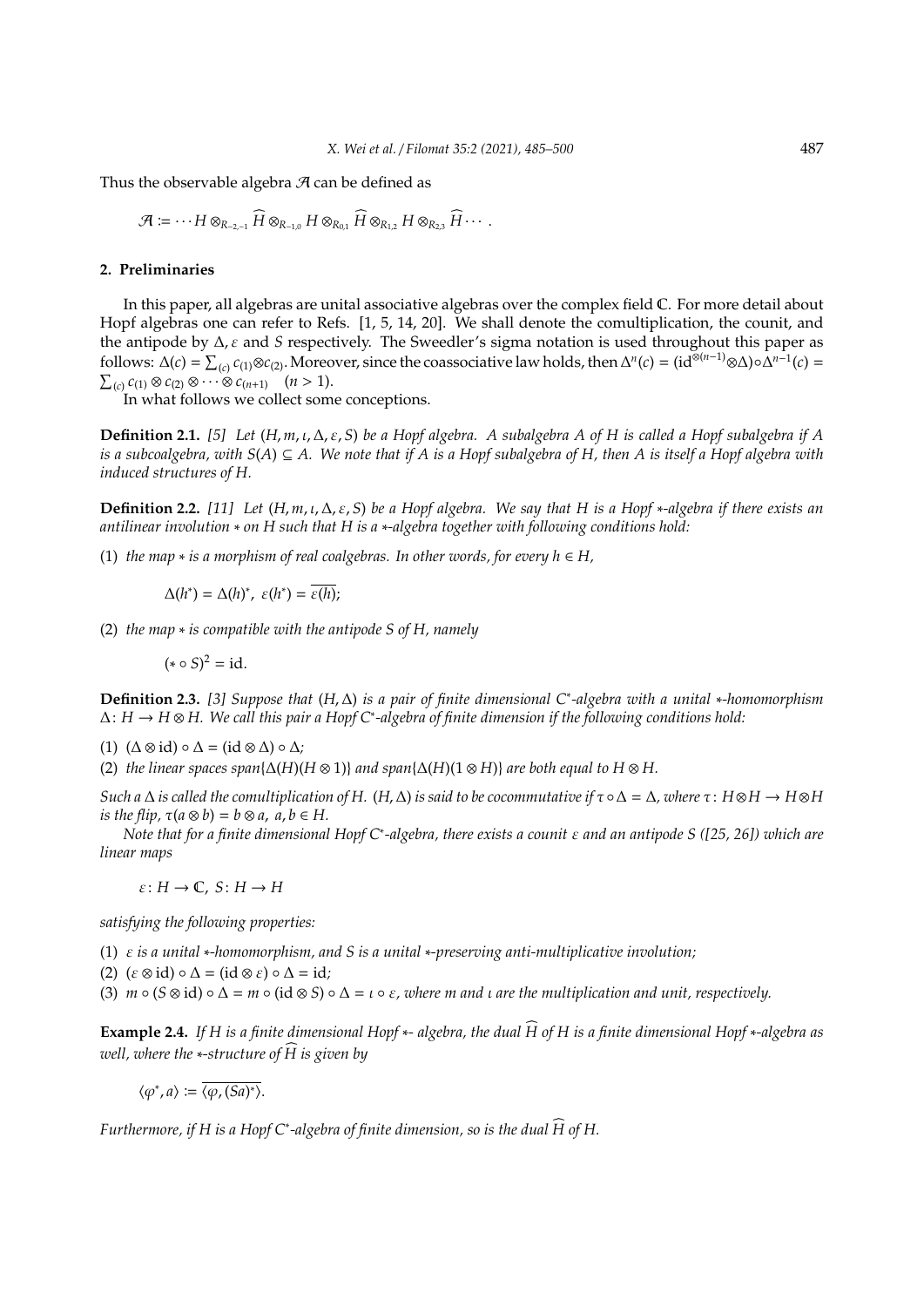**Definition 2.5.** *Let H be a Hopf* ∗*-algebra, and A be a* ∗*-algebra. A bilinear map* γ: *H* ⊗ *A* → *A is an action of H on A* if the following hold for any  $\dot{x}$ ,  $y \in H$ ,  $a, b \in A$ :

$$
\gamma_{xy}(a) = \gamma_x \circ \gamma_y(a),
$$
  
\n
$$
\gamma_x(ab) = \sum_{(x)} \gamma_{x_{(1)}}(a) \gamma_{x_{(2)}}(b),
$$
  
\n
$$
\gamma_x(a)^* = \gamma_{S(x^*)}(a^*).
$$

*In this case, A is called a left H-module algebra.*

Here we give some examples of Hopf C<sup>\*</sup>-algebra and their actions.

**Example 2.6.** *Let G be a finite group. One can check that the group algebra* C*G of G is a Hopf C*<sup>∗</sup> *-algebra with*

$$
\Delta(g) = g \otimes g, \ \varepsilon(g) = 1, \ S(g) = g^{-1}, \ g^* = g^{-1}, \ g \in G.
$$

*Let N be a normal subgroup of G. Then the group algebra* C*N is a Hopf*∗*-subalgebra of* C*G with induced structures of* C*G.* Moreover, for  $g \in G$ , the left adjoint action  $Ad_g$ : CN → CN,  $Ad_g(h) = ghg^{-1}$  makes CN a left CG-module *algebra.*

**Example 2.7.** Let *H* be a finite dimensional Hopf C<sup>∗</sup>-algebra,  $\widehat{H}$  be the dual of *H*. Then  $\widehat{H}$  is a *H-module algebra under the natural left action of H, denoted by Sweedler's arrow:*

$$
a\rightarrow \varphi=\sum_{(\varphi)}\varphi_{(1)}\langle\varphi_{(2)},a\rangle,\ a\in H,\varphi\in\widehat{H}.
$$

## **3. The structure of the observable algebra determined by a Hopf** ∗**-subalgebra**

Let  $H = (H, \Delta, \varepsilon, S, *)$  be a finite dimensional Hopf C<sup>\*</sup>-algebra, and let  $H_1$  be a Hopf \*-subalgebra of H. Then *H*<sub>1</sub> is a Hopf *C*<sup>\*</sup>-algebra of finite dimension. Furthermore, *H* and *H*<sub>1</sub> are semisimple and involutive, namely,  $S^2$  = id ([23]). We still denote the structure maps of *H*<sub>1</sub> by  $\Delta$ ,  $\varepsilon$ ,  $S$ , and denote the dual of *H*<sub>1</sub> by *H*<sub>1</sub>, which is a Hopf *C*<sup>\*</sup>-algebra. Elements of *H* will be denoted by  $a, b, \ldots$ , those of  $\widehat{H}$  by  $\varphi, \psi, \ldots$ , for  $H_1$  and its dual  $\widehat{H}_1$  by *x*, *y*, ..., and *f*, *g*, ..., respectively. In this section, we first construct a *C*<sup>\*</sup>-subalgebra  $\mathcal{A}_{H_1}$  of the observable algebra  $\mathcal{A}$  [19] in Hopf spin models, then describe it as the infinite iterated twisted tensor product by the *C* ∗ -inductive limit.

Consider  $\mathbb Z$  as the set of the 1-dimensional lattice, and set

$$
\mathcal{A}_i = \begin{cases} H_1, & i \in 2\mathbb{Z} \\ \widehat{H}, & i \in 2\mathbb{Z} + 1. \end{cases}
$$

We denote the elements of  $\mathcal{A}_{2i}$  by  $A_{2i}(x)$ ,  $x \in H_1$ , and the elements of  $\mathcal{A}_{2i+1}$  by  $A_{2i+1}(\varphi)$ ,  $\varphi \in \widehat{H}$ . One can define the local observable algebra as follows:

**Definition 3.1.** *The algebra*  $\mathcal{A}_{H_1,\text{loc}}$  *is defined as the unital* \*-algebra with generators  $A_{2i}(x)$  and  $A_{2i+1}(\varphi)$ ,  $x \in$ *H*<sub>1</sub>,  $\varphi \in \widehat{H}$ ,  $i \in \mathbb{Z}$  *subject to* 

$$
AB = BA, \ A \in \mathcal{A}_i, B \in \mathcal{A}_j, |i - j| \ge 2,
$$
  

$$
A_{2i+1}(\varphi)A_{2i}(x) = \sum_{(x)(\varphi)} A_{2i}(x_{(1)})\langle x_{(2)}, \varphi_{(1)}\rangle A_{2i+1}(\varphi_{(2)}),
$$
  

$$
A_{2i}(x)A_{2i-1}(\varphi) = \sum_{(\varphi)(x)} A_{2i-1}(\varphi_{(1)})\langle \varphi_{(2)}, x_{(1)}\rangle A_{2i}(x_{(2)}),
$$

*where*  $\langle \cdot, \cdot \rangle$  *means the canonical pairing between*  $H_1$  *and*  $\widehat{H}$ *, i.e.*  $\langle \varphi, x \rangle = \varphi(x)$ *.*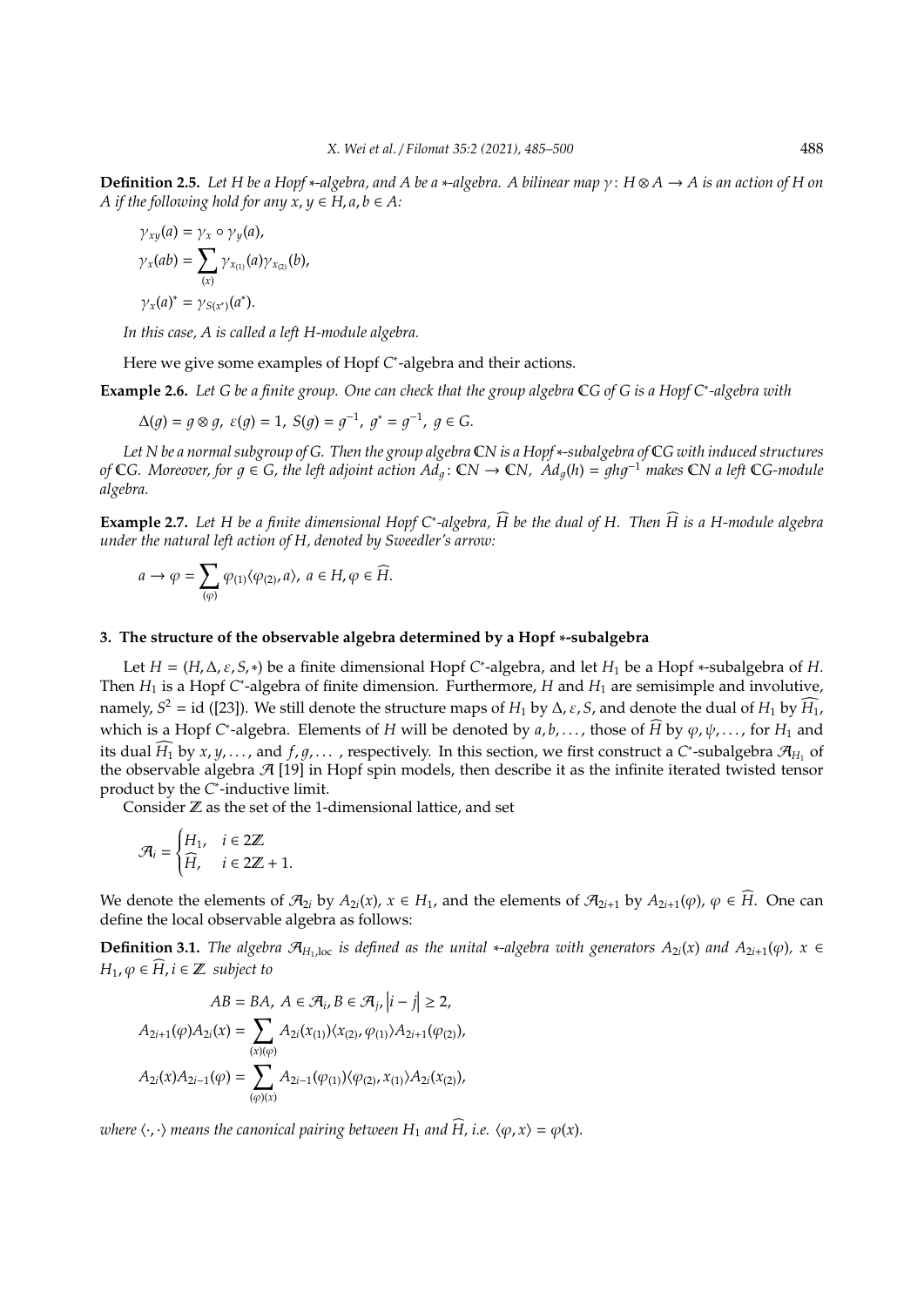**Remark 3.2.** *Using the antipode together with the relation S*<sup>2</sup> = id*, the commutation relations above are equivalent to the following relations*

$$
A_{2i}(x)A_{2i+1}(\varphi) = \sum_{(x)(\varphi)} \langle S(x_{(2)}), \varphi_{(1)} \rangle A_{2i+1}(\varphi_{(2)}) A_{2i}(x_{(1)}),
$$
  

$$
A_{2i-1}(\varphi)A_{2i}(x) = \sum_{(\varphi)(x)} \langle \varphi_{(2)}, S(x_{(1)}) \rangle A_{2i}(x_{(2)}) A_{2i-1}(\varphi_{(1)}).
$$

We denote as  $\mathcal{A}_{n,m}^{H_1} \subset \mathcal{A}_{H_1,\text{loc}}$  the unital \*-subalgebra generated by  $\mathcal{A}_i$ ,  $n \leq i \leq m$ . For  $m < n$ , set  $\mathcal{A}_{n,m}^{H_1} = \mathbb{C}1$ . In Hopf spin models [19], for *n* ≤ *m*, *n*, *m* ∈ Z, the local observable algebra of finite interval  $\mathcal{A}_{n,m}$  is a finite dimensional *C*<sup>\*</sup>-algebra by providing a ∗-representation of  $\mathcal{A}_{n,m}$  on finite dimensional Hilbert spaces. Notice that the ∗-algebra  $\mathcal{A}_{n,m}^{H_1}$  is a finite dimensional ∗-subalgebra of  $\mathcal{A}_{n,m}$  by Definition 3.1, thus  $\mathcal{A}_{n,m}^{H_1}$  is a finite dimensional *C*<sup>\*</sup>-subalgebra of  $\mathcal{A}_{n,m}$ . Moreover,  $\mathcal{A}_{n',m'}^{H_1} \subseteq \mathcal{A}_{n,m}^{H_1}$  is an unital inclusion that preserving *C*<sup>\*</sup>-norm, where  $n < n'$ ,  $m' < m$ . Therefore, the increasing finite dimensional *C*\*-algebras net { $\mathcal{A}_{n,m}^{H_1}$ ,  $n, m \in \mathbb{Z}$ }, together with the unital inclusions  $i\colon \mathcal{A}_{n',m'}^{H_1}\to \mathcal{A}_{n,m}^{H_1}$  constitute a directed system of  $C^*$ -algebras. This leads to the following definition:

**Definition 3.3.** The C<sup>\*</sup>-inductive limit of the increasing finite dimensional C\*-algebras net { $\mathcal{A}_{n,m}^{H_1}$ ,  $n \leq m$ ,  $n,m \in \mathbb{Z}$ } is called the observable algebra in Hopf spin models determined by a Hopf ∗-subalgebra H<sub>1</sub>, denoted it by  $\mathcal{A}_{H_1}.$ 

**Remark 3.4.** *The*  $\mathcal{A}_{H_1}$  is a C<sup>∗</sup>-subalgebra of the observable algebra  $\mathcal{A}$  in Hopf spin models in terms of the continuity *and uniqueness of C*<sup>∗</sup> *-inductive limit.*

In order to give the concrete structure of the observable algebra  $\mathcal{A}_{H_1}$  in the way of the iterated twisted tensor product, we firstly introduce the definition of the twisted tensor product and compatibility of twisting maps.

**Definition 3.5.** [4] Suppose that  $(A, m_A)$  and  $(B, m_B)$  are unital associative algebras, where  $m_A$  and  $m_B$  represent the *multiplications of A and B respectively. If the linear map R*: *B* ⊗ *A* → *A* ⊗ *B satisfies*

$$
R \circ (\mathrm{id}_B \otimes m_A) = (m_A \otimes \mathrm{id}_B) \circ (\mathrm{id}_A \otimes R) \circ (R \otimes \mathrm{id}_A),
$$
  

$$
R \circ (m_B \otimes \mathrm{id}_A) = (\mathrm{id}_A \otimes m_B) \circ (R \otimes \mathrm{id}_B) \circ (\mathrm{id}_B \otimes R),
$$

*then R is called a twisting map for A and B. In this case*  $m_R := (m_A \otimes m_B) \circ (id_A \otimes R \otimes id_B)$  *<i>defines an associative multiplication on A*  $\otimes$  *B, the algebra* (*A*  $\otimes$  *B, m<sub>R</sub>*) *is called the twisted tensor product of A and B, denoted it by A*  $\otimes$ <sub>*R</sub> B.*</sub>

Furthermore, if *A* and *B* are \*-algebras with involutions  $j_A$  and  $j_B$ , respectively, and  $R: B \otimes A \to A \otimes B$  is a twisting map such that

 $(R \circ (i_B \otimes i_A) \circ \tau) \circ (R \circ (i_B \otimes i_A) \circ \tau) = id_A \otimes id_B$ 

then  $A \otimes_R B$  is a \*-algebra with involution  $(R \circ (j_B \otimes j_A) \circ \tau)$ , where  $\tau : B \otimes A \to A \otimes B$  is a flip given by  $\tau(b \otimes a) = a \otimes b$ .

Using the Sweedler's sigma notation, the twisting map can be expressed by  $R(b \otimes a) = a_R \otimes b_R$  for *a* ∈ *A*, *b* ∈ *B*, and the multiplication  $m_R$  of the twisted tensor product *A*  $\otimes_R$  *B* can be given by

 $(a \otimes b)(a' \otimes b') = aa'_R \otimes b_Rb'.$ 

**Example 3.6.** (1) *Consider the flip* τ: *B*⊗ *A* → *A* ⊗*B, then* τ *is a twisting map, A* ⊗<sup>τ</sup> *B is the twisted tensor product of A and B, which is exactly the usual tensor product A* ⊗ *B.*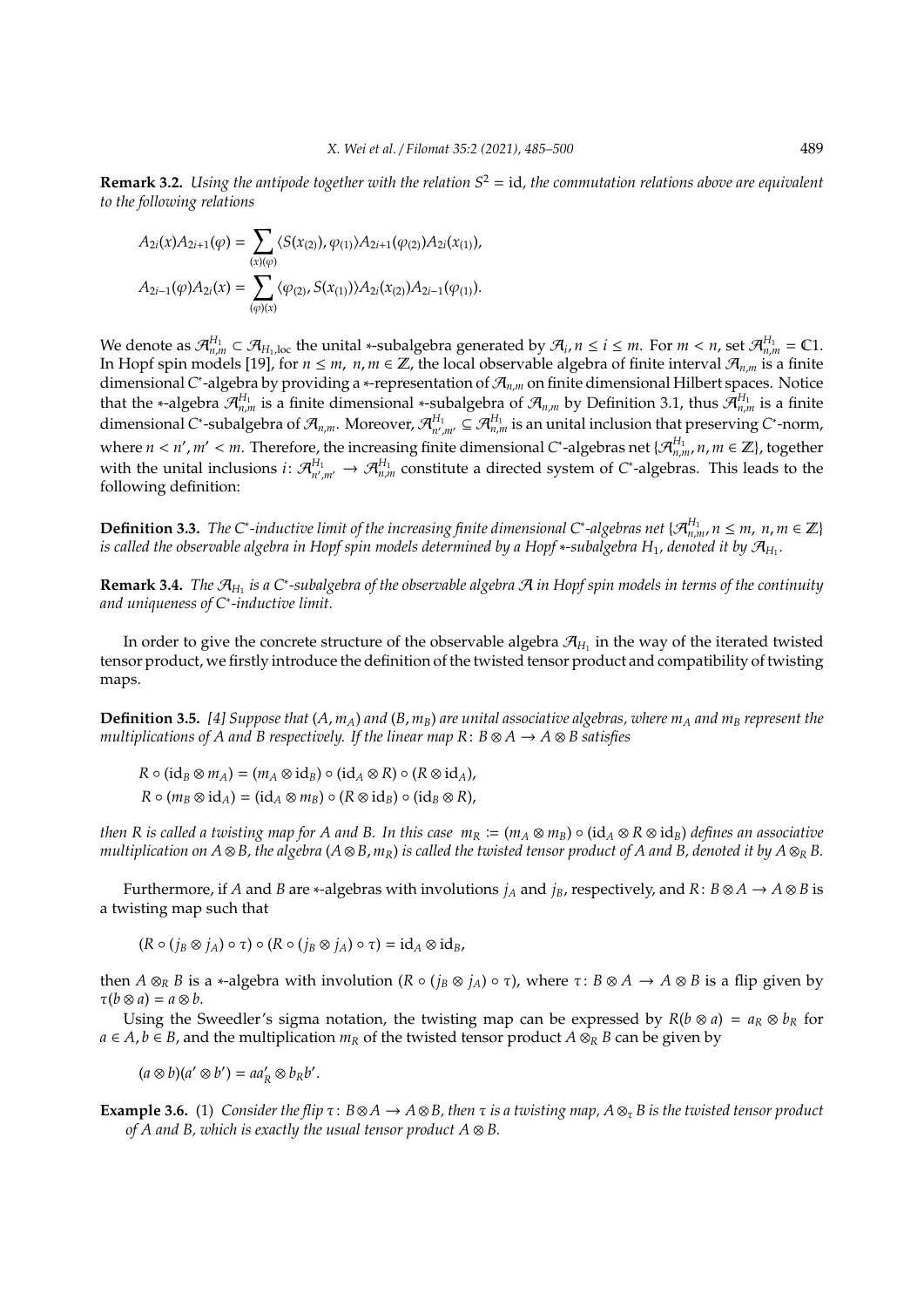(2) *Suppose that H is a Hopf* ∗*-algebra, M is a* ∗*-algebra. Let M be a left H-module algebra, then the action of H on M* gives rise to the crossed product  $M \times H$ . Define the map R:  $H \otimes M \to M \otimes H$  as follows:

$$
R(a\otimes m)=\sum_{(a)}(a_{(1)}.m)\otimes a_{(2)}.
$$

*Then R is a twisting map, M* ⊗*<sup>R</sup> H is the twisted tensor product of M and H. The multiplication and involution on M*  $\otimes_R H$ *, which are given by (m*  $\otimes$  *a*)(*m'*  $\otimes$  *a'*) =  $\sum$  $\sum_{(a)} m(a_{(1)}.m') \otimes a_{(2)}a'$ ,  $(m \otimes a)^* = \sum_{(a)}$ (*a*) *a* ∗ (1).*m*<sup>∗</sup> <sup>⊗</sup> *<sup>a</sup>* ∗ (2)*, coincide*

*exactly with the crossed product*  $M \times H$ 's. In this case, we identify the \*-algebra  $M \otimes_R H$  with  $M \times H$ .

In particular, we point out a further result in the following lemma.

**Lemma 3.7.** [24] Let H be a finite dimensional Hopf C<sup>∗</sup>-algebra, M be a finite dimensional C<sup>∗</sup>-algebra. Suppose that *M is a left H-module algebra, then the crossed product M* o *H is a C*<sup>∗</sup> *-algebra of finite dimension.*

*Proof.* The strategy is to construct a faithful ∗-representation of the ∗-algebra *M*  $\approx$  *H*. Recall that there exists a faithful positive linear functional  $\phi$  on  $\tilde{M}$ , and a faithful positive Haar measure  $\varphi$  on  $H$ , with  $(id \otimes \varphi) \Delta(a) = (\varphi \otimes id) \Delta(a) = \varphi(a) 1, a \in H(23]$ . For  $m \in M$ ,  $a \in H$ , define a linear map  $\theta$  on  $M \rtimes H$  as follows:

 $\theta$ (*m*  $\otimes$  *a*) =  $\phi$ (*m*) $\varphi$ (*a*).

Our task is therefore to show that the map  $\theta$  is positive and faithful, then using the GNS representation associated to  $\theta$ , one can obtain that \*-algebra  $M \times H$  is a C\*-algebra. For more detail one can refer to the proof of Theorem 1 in [24].  $\Box$ 

In order to build the twisted tensor product for finite *C* ∗ -algebras of finite dimension by induction, we proceed by considering the *associative law* of the twisted tensor product of three ∗-algebras. Consider the twisted tensor products  $A \otimes_{R_1} B$ ,  $B \otimes_{R_2} C$  and  $A \otimes_{R_3} C$ , and maps

 $T_1: C \otimes (A \otimes_{R_1} B) \to (A \otimes_{R_1} B) \otimes C$ ,  $T_2: (B \otimes_{R_2} C) \otimes A \to A \otimes (B \otimes_{R_2} C)$ ,

where  $T_1 = (id_A \otimes R_2) \circ (R_3 \otimes id_B)$ ,  $T_2 = (R_1 \otimes id_C) \circ (id_B \otimes R_3)$ . If either  $T_1$  or  $T_2$  is a twisting map, we have

 $(A \otimes_{R_1} B) \otimes_{T_1} C = A \otimes_{T_2} (B \otimes_{R_2} C).$ 

Indeed, it is given by the following lemma

**Lemma 3.8.** *[9, Theorem 2.1] The following conditions are equivalent*

- (1)  $T_1$  *is a twisting map*;
- (2) *T*<sup>2</sup> *is a twisting map;*

(3) *R*1,*R*<sup>2</sup> *and R*<sup>3</sup> *are compatible maps, in other words, they satisfy the hexagon equation:*

 $(id_A \otimes R_2) \circ (R_3 \otimes id_B) \circ (id_C \otimes R_1) = (R_1 \otimes id_C) \circ (id_B \otimes R_3) \circ (R_2 \otimes id_A).$ 

If one of the equivalent conditions holds,  $(A\otimes_{R_1} B)\otimes_{T_1} C=A\otimes_{T_2} (B\otimes_{R_2} C)$ . In this case, we denote it by  $A\otimes_{R_1} B\otimes_{R_2} C$ , *called the iterated twisted tensor product of A*, *B and C.*

*Moreover, if the twisting maps*  $R_1$ ,  $R_2$ ,  $R_3$  *such that the twisted tensor products*  $A \otimes_{R_1} B$ ,  $B \otimes_{R_2} C$  *and*  $A \otimes_{R_3} C$  *are all* ∗*-algebras, then the iterated tensor product*  $A \otimes_{R_1} B \otimes_{R_2} C$  *is a* ∗*-algebra.* 

Consider the canonical pairing between *H* and its dual  $\widehat{H}$ :

 $\langle \cdot, \cdot \rangle$ :  $H \otimes \widehat{H} \to \mathbb{C}$ ,  $a \otimes \varphi \mapsto \langle a, \varphi \rangle := \langle \varphi, a \rangle$ ,

 $\langle \cdot, \cdot \rangle$ :  $\widehat{H} \otimes H \to \mathbb{C}$ ,  $\varphi \otimes a \mapsto \langle \varphi, a \rangle$ ,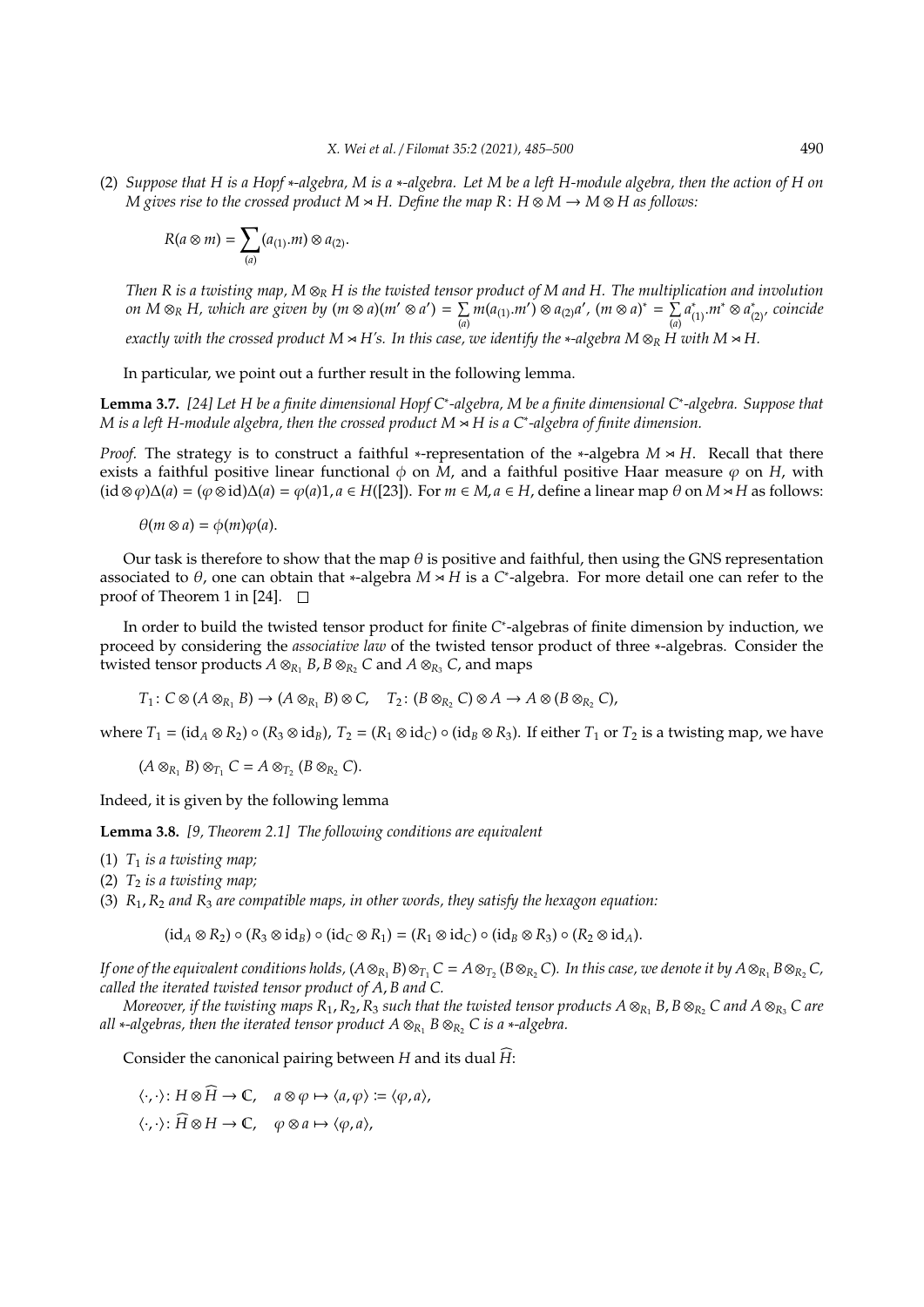where  $\langle \varphi, a \rangle = \varphi(a)$ .

Then the left actions of  $H_1$  on  $\widehat{H}$  and  $\widehat{H}$  on  $H_1$  are denoted by Sweedler's arrows as follows:

$$
\begin{aligned} x &\rightarrow \varphi = \sum_{(\varphi)} \varphi_{(1)} \langle \varphi_{(2)}, x \rangle, \\ \varphi &\rightarrow x = \sum_{(x)} x_{(1)} \langle x_{(2)}, \varphi \rangle, \; x \in H_1, \varphi \in \widehat{H}. \end{aligned}
$$

Let *n* ∈  $\mathbb{Z}$ . If *n* is even,  $A_n = H_1$ ; otherwise  $A_n = \widehat{H}$ . Then  $A_i$  is a left  $A_j$ -module algebra where the action is given by the above for  $j = i + 1$  case otherwise it is a identity. Define the maps

$$
R_{2n,2n+1} : A_{2n+1} \otimes A_{2n} \to A_{2n} \otimes A_{2n+1}
$$
  
\n
$$
\varphi \otimes x \mapsto \sum_{(\varphi)} (\varphi_{(1)} \to x) \otimes \varphi_{(2)} = \sum_{(\varphi)(x)} x_{(1)} \langle x_{(2)}, \varphi_{(1)} \rangle \otimes \varphi_{(2)},
$$
  
\n
$$
R_{2n-1,2n} : A_{2n} \otimes A_{2n-1} \to A_{2n-1} \otimes A_{2n},
$$
  
\n
$$
x \otimes \varphi \mapsto \sum_{(x)} (x_{(1)} \to \varphi) \otimes x_{(2)} = \sum_{(x)(\varphi)} \varphi_{(1)} \langle \varphi_{(2)}, x_{(1)} \rangle \otimes x_{(2)},
$$
  
\n
$$
R_{i,j} : A_j \otimes A_i \to A_i \otimes A_j
$$
  
\n
$$
x_j \otimes x_i \mapsto x_i \otimes x_j, j-i \ge 2,
$$

where  $\langle \cdot, \cdot \rangle$  denotes the paring between *H*<sub>1</sub> and  $\widehat{H}$ . One can verify that the maps above are twisting maps. As an immediate consequence from Example 3.6 (2) and Lemma 3.7, one has that the twisted tensor product  $A_i \otimes_{R_{i,j}} A_j$  is a *C*<sup>\*</sup>-algebra whenever  $i < j$ .

**Proposition 3.9.** *R*0,1,*R*1,2,*R*0,<sup>2</sup> *and R*1,2,*R*2,3,*R*1,<sup>3</sup> *are compatible twisting maps, respectively.*

*Proof.* It is equal to prove the following equalities:

$$
(\mathrm{id}_{H_1}\otimes R_{1,2})\circ (R_{0,2}\otimes \mathrm{id}_{\widehat{H}})\circ (\mathrm{id}_{H_1}\otimes R_{0,1}) = (R_{0,1}\otimes \mathrm{id}_{H_1})\circ (\mathrm{id}_{\widehat{H}}\otimes R_{0,2})\circ (R_{1,2}\otimes \mathrm{id}_{H_1}),
$$

$$
(\mathrm{id}_{\widehat{H}}\otimes R_{2,3})\circ (R_{1,3}\otimes \mathrm{id}_{H_1})\circ (\mathrm{id}_{\widehat{H}}\otimes R_{1,2}) = (R_{1,2}\otimes \mathrm{id}_{\widehat{H}})\circ (\mathrm{id}_{H_1}\otimes R_{1,3})\circ (R_{2,3}\otimes \mathrm{id}_{\widehat{H}}).
$$

Applying the left-hand side of the hexagon equation to a generator  $x \otimes \varphi \otimes y$  of  $A_2 \otimes A_1 \otimes A_0 = H_1 \otimes \widehat{H} \otimes H_1$ , we have

$$
(\mathrm{id}_{H_1} \otimes R_{1,2}) \circ (R_{0,2} \otimes \mathrm{id}_{\widehat{H}}) \circ (\mathrm{id}_{H_1} \otimes R_{0,1})(x \otimes \varphi \otimes y)
$$
\n
$$
= (\mathrm{id}_{H_1} \otimes R_{1,2}) \circ (R_{0,2} \otimes \mathrm{id}_{\widehat{H}}) (\sum_{(\varphi)} x \otimes (\varphi_{(1)} \to y) \otimes \varphi_{(2)})
$$
\n
$$
= (\mathrm{id}_{H_1} \otimes R_{1,2}) (\sum_{(\varphi)} (\varphi_{(1)} \to y) \otimes x \otimes \varphi_{(2)})
$$
\n
$$
= \sum_{(\varphi)(x)} (\varphi_{(1)} \to y) \otimes (x_{(1)} \to \varphi_{(2)}) \otimes x_{(2)}
$$
\n
$$
= \sum_{(\varphi)(y)(x)} y_{(1)} \langle y_{(2)}, \varphi_{(1)} \rangle \otimes \varphi_{(2)} \langle \varphi_{(3)}, x_{(1)} \rangle \otimes x_{(2)}.
$$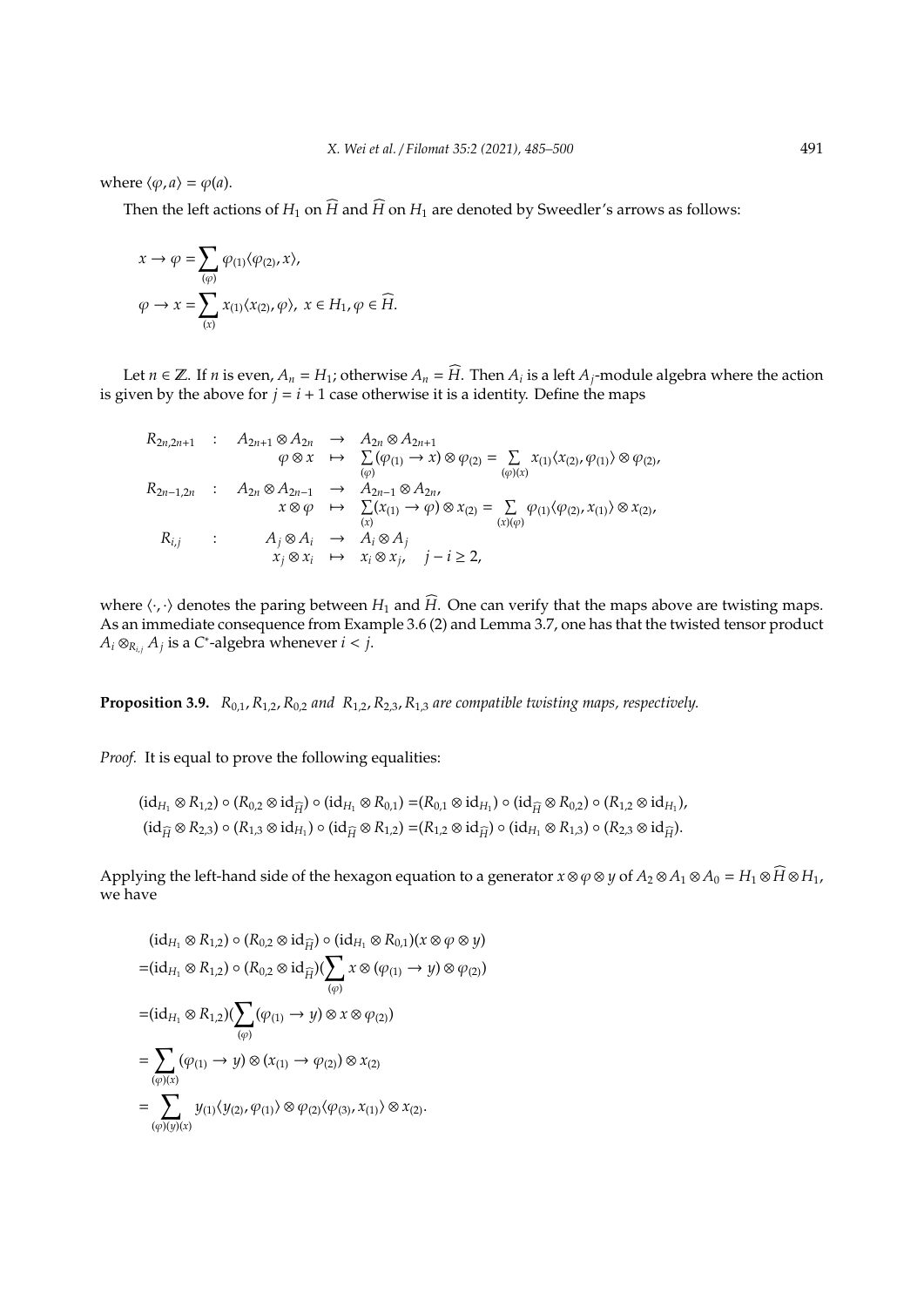On the other hand, for the right-hand side we get

$$
(R_{0,1} \otimes id_{H_1}) \circ (id_{\widehat{H}} \otimes R_{0,2}) \circ (R_{1,2} \otimes id_{H_1})(x \otimes \varphi \otimes y)
$$
  
=  $(R_{0,1} \otimes id_{H_1}) \circ (id_{\widehat{H}} \otimes R_{0,2})(\sum_{(x)} (x_{(1)} \rightarrow \varphi) \otimes x_{(2)} \otimes y)$   
=  $(R_{0,1} \otimes id_{H_1})(\sum_{(x)(\varphi)} \varphi_{(1)}\langle \varphi_{(2)}, x_{(1)} \rangle \otimes y \otimes x_{(2)})$   
=  $\sum_{(x)(\varphi)} (\varphi_{(1)} \rightarrow y) \langle \varphi_{(3)}, x_{(1)} \rangle \otimes \varphi_{(2)} \otimes x_{(2)}$   
=  $\sum_{(x)(\varphi)} y_{(1)} \langle y_{(2)}, \varphi_{(1)} \rangle \otimes \varphi_{(2)} \langle \varphi_{(3)}, x_{(1)} \rangle \otimes x_{(2)}$ .

It proves that *R*0,1,*R*1,2,*R*0,<sup>2</sup> are compatible twisting maps. Similarly, one has the compatibility of the maps  $R_{1,2}$ ,  $R_{2,3}$  and  $R_{1,3}$ .  $\Box$ 

Based on the compatibility of the twisting maps above, one can define the multiplications and involution maps on twisted tensor products *A*0⊗*<sup>R</sup>*0,<sup>1</sup> *A*1⊗*<sup>R</sup>*1,<sup>2</sup> *A*<sup>2</sup> and *A*1⊗*<sup>R</sup>*1,<sup>2</sup> *A*2⊗*<sup>R</sup>*2,<sup>3</sup> *A*3, such that they become *C* ∗ -algebras of finite dimension. We divide the progress into three steps which are of interest by their own means.

For  $x_i \otimes \varphi_i \otimes y_i \in A_0 \otimes_{R_{0,1}} A_1 \otimes_{R_{1,2}} A_2$ ,  $\varphi_i \otimes x_i \otimes \psi_i \in A_1 \otimes_{R_{1,2}} A_2 \otimes_{R_{2,3}} A_3$ ,  $i = 1, 2$ , set

$$
x_1 \otimes \varphi_1 \otimes y_1)(x_2 \otimes \varphi_2 \otimes y_2)
$$
  
= 
$$
\sum_{(\varphi_1)(y_1)} x_1(\varphi_{1_{(1)}} \to x_2) \otimes \varphi_{1_{(2)}}(y_{1_{(1)}} \to \varphi_2) \otimes y_{1_{(2)}}y_2
$$
  
= 
$$
\sum_{(\varphi_1)(y_1)(x_2)(\varphi_2)} x_1x_{2_{(1)}}\langle x_{2_{(2)}}, \varphi_{1_{(1)}}\rangle \otimes \varphi_{1_{(2)}}\varphi_{2_{(1)}}\langle \varphi_{2_{(2)}}, y_{1_{(1)}}\rangle \otimes y_{1_{(2)}}y_2,
$$
  
= 
$$
\sum_{(x_1)(\psi_1)} \varphi_1(x_{1_{(1)}} \to \varphi_2) \otimes x_{1_{(2)}}(\psi_{1_{(1)}} \to x_2) \otimes \psi_{1_{(2)}}\psi_2
$$
  
= 
$$
\sum_{(x_1)(\psi_1)(\varphi_2)(x_2)} \varphi_1\varphi_{2_{(1)}}\langle \varphi_{2_{(2)}}, x_{1_{(1)}}\rangle \otimes x_{1_{(2)}}x_{2_{(1)}}\langle x_{2_{(2)}}, \psi_{1_{(1)}}\rangle \otimes \psi_{1_{(2)}}\psi_2.
$$

**Lemma 3.10.**  $A_0 \otimes_{R_{0,1}} A_1 \otimes_{R_{1,2}} A_2$  *and*  $A_1 \otimes_{R_{1,2}} A_2 \otimes_{R_{2,3}} A_3$  *are algebras with the multiplication in the above.* 

*Proof.* It suffices to prove that the associative law holds for  $A_0 \otimes_{R_{0,1}} A_1 \otimes_{R_{1,2}} A_2$  and  $A_1 \otimes_{R_{1,2}} A_2 \otimes_{R_{2,3}} A_3$ . Since their proofs are similar, we check only the first one. Indeed, for  $x_i \otimes \varphi_i \otimes y_i \in A_0 \otimes_{R_{0,1}} A_1 \otimes_{R_{1,2}} A_2$ ,  $i = 1, 2, 3$ , we have

$$
x_1 \otimes \varphi_1 \otimes y_1)((x_2 \otimes \varphi_2 \otimes y_2)(x_3 \otimes \varphi_3 \otimes y_3))
$$
  
= 
$$
\sum_{(\varphi_2)(y_2)(x_3)(\varphi_3)} (x_1 \otimes \varphi_1 \otimes y_1)(x_2x_{3_{(1)}}\langle x_{3_{(2)}}, \varphi_{2_{(1)}}\rangle \otimes \varphi_{2_{(2)}}\varphi_{3_{(1)}}\langle \varphi_{3_{(2)}}, y_{2_{(1)}}\rangle \otimes y_{2_{(2)}}y_3)
$$
  
= 
$$
\sum_{(\varphi_1)(y_1)(x_2)(\varphi_2)(y_2)(x_3)(\varphi_3)} x_1x_{2_{(1)}}x_{3_{(1)}}\langle x_{2_{(2)}}x_{3_{(2)}}, \varphi_{1_{(1)}}\rangle\langle x_{3_{(3)}}, \varphi_{2_{(1)}}\rangle
$$
  

$$
\otimes \varphi_{1_{(2)}}\varphi_{2_{(2)}}\varphi_{3_{(1)}}\langle \varphi_{2_{(3)}}\varphi_{3_{(2)}}, y_{1_{(1)}}\rangle\langle \varphi_{3_{(3)}}, y_{2_{(1)}}\rangle \otimes y_{1_{(2)}}y_{2_{(2)}}y_3
$$
  
= 
$$
\sum_{(\varphi_1)(y_1)(x_2)(\varphi_2)(y_2)(x_3)(\varphi_3)} x_1x_{2_{(1)}}x_{3_{(1)}}\langle x_{2_{(2)}}, \varphi_{1_{(1)}}\rangle\langle x_{3_{(2)}}, \varphi_{1_{(2)}}\varphi_{2_{(1)}}\rangle
$$
  

$$
\otimes \varphi_{1_{(3)}}\varphi_{2_{(2)}}\varphi_{3_{(1)}}\langle \varphi_{2_{(3)}}, y_{1_{(1)}}\rangle\langle \varphi_{3_{(2)}}, y_{1_{(2)}}y_{2_{(1)}}\rangle \otimes y_{1_{(3)}}y_{2_{(2)}}y_3
$$
  
= 
$$
((x_1 \otimes \varphi_1 \otimes y_1)(x_2 \otimes \varphi_2 \otimes y_2))(x_3 \otimes \varphi_3 \otimes y_3).
$$

 $\Box$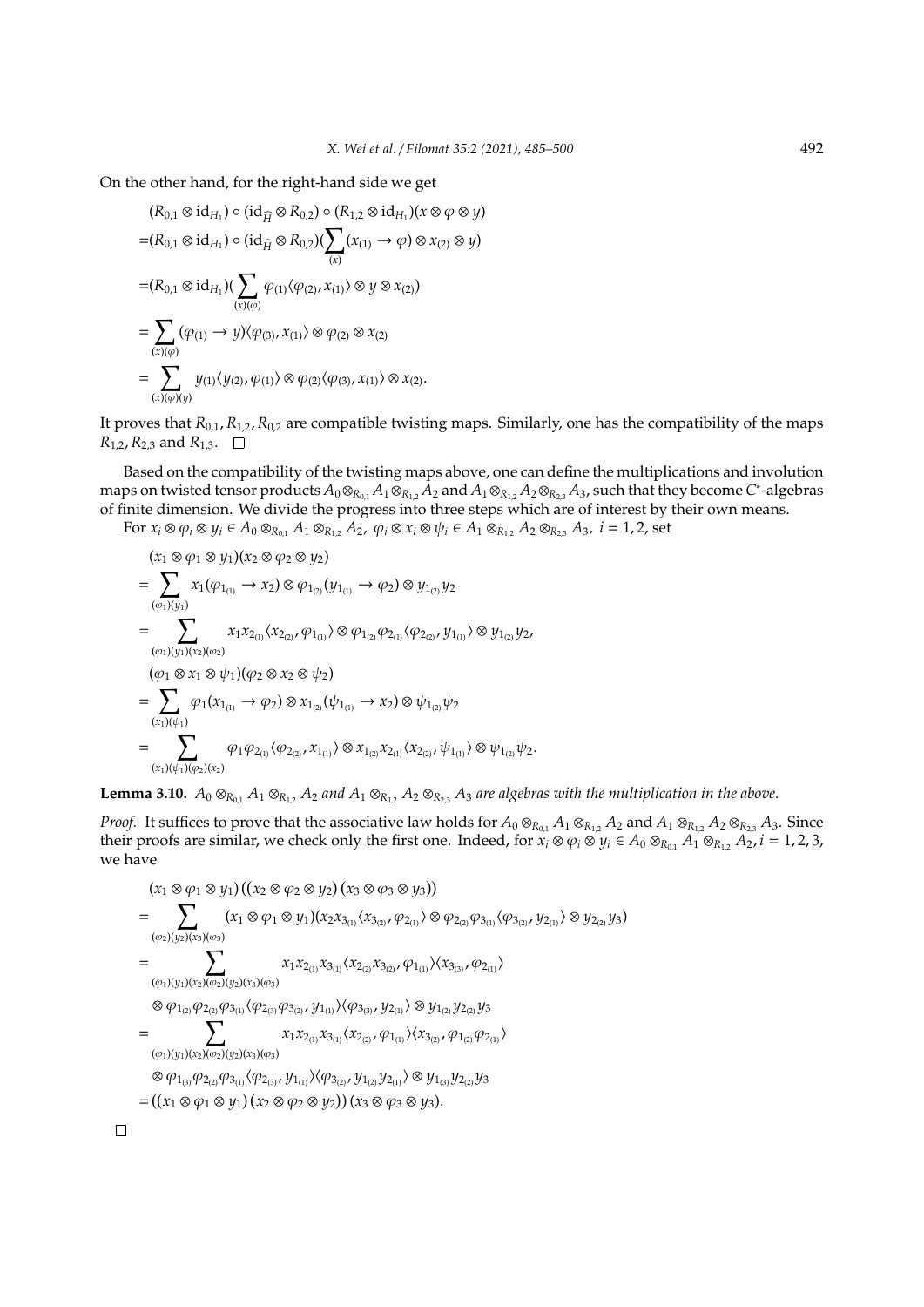Furthermore, consider the conjugate linear map

 $\theta$ :  $A_0 \otimes_{R_{0,1}} A_1 \otimes_{R_{1,2}} A_2 \rightarrow A_0 \otimes_{R_{0,1}} A_1 \otimes_{R_{1,2}} A_2$ 

and

$$
\eta: A_1 \otimes_{R_{1,2}} A_2 \otimes_{R_{2,3}} A_3 \to A_1 \otimes_{R_{1,2}} A_2 \otimes_{R_{2,3}} A_3
$$

given by

$$
\theta(x \otimes \varphi \otimes y) = \sum_{(x)(\varphi)(y)} x_{(1)}^* \otimes \overline{\langle \varphi_{(1)}, S(x_{(2)}) \rangle} \varphi_{(2)}^* \overline{\langle \varphi_{(3)}, S(y_{(1)}) \rangle} \otimes y_{(2)}^*,
$$

and

$$
\eta(\varphi\otimes x\otimes\psi)=\sum_{(\varphi)(x)(\psi)}\varphi_{(1)}^*\otimes\overline{\langle\varphi_{(2)},S(x_{(1)})\rangle}x_{(2)}^*\otimes\overline{\langle S(x_{(3)}),\psi_{(1)}\rangle}\psi_{(2)}^*,
$$

respectively.

**Lemma 3.11.**  $A_0 \otimes_{R_{0,1}} A_1 \otimes_{R_{1,2}} A_2$  *is a* ∗*-algebra together with*  $(x \otimes \varphi \otimes y)^* = \theta(x \otimes \varphi \otimes y)$ *, where*  $x \otimes \varphi \otimes y$  *is a*  $g$ enerator of  $A_0 \otimes_{R_{0,1}} A_1 \otimes_{R_{1,2}} A_2$ . Similarly,  $A_1 \otimes_{R_{1,2}} A_2 \otimes_{R_{2,3}} A_3$  is a ∗-algebra with the involution map  $\eta$ .

*Proof.* Now we check that the map  $\theta$  makes the algebra  $A_0 \otimes_{R_{0,1}} A_1 \otimes_{R_{1,2}} A_2$  a ∗-algebra. For  $x \otimes \varphi \otimes y \in R$ *A*<sup>0</sup> ⊗*R*<sub>0,1</sub></sub> *A*<sub>1</sub> ⊗*R*<sub>1,2</sub> *A*<sub>2</sub>, one has

$$
((x \otimes \varphi \otimes y)^*)^*
$$
\n
$$
= (\sum_{(x)(\varphi)(y)} x_{(1)}^* \otimes \overline{\langle \varphi_{(1)}, S(x_{(2)}) \rangle} \varphi_{(2)}^* \overline{\langle \varphi_{(3)}, S(y_{(1)}) \rangle} \otimes y_{(2)}^*)^*
$$
\n
$$
= \sum_{(x)(\varphi)(y)} x_{(1)} \otimes \langle \varphi_{(1)}, S(x_{(3)}) \rangle \overline{\langle \varphi_{(2)}^*, S(x_{(2)}^*) \rangle} \varphi_{(3)} \overline{\langle \varphi_{(4)}^*, S(y_{(2)}^*) \rangle} \langle \varphi_{(5)}, S(y_{(1)}) \rangle \otimes y_{(3)}
$$
\n
$$
= \sum_{(x)(\varphi)(y)} x_{(1)} \otimes \langle \varphi_{(1)}, S(x_{(3)}) \rangle \langle \varphi_{(2)}, (S(S(x_{(2)}^*)))^* \rangle \varphi_{(3)} \langle \varphi_{(4)}, (S(S(y_{(2)}^*)))^* \rangle \langle \varphi_{(5)}, S(y_{(1)}) \rangle \otimes y_{(3)}
$$
\n
$$
\stackrel{S^2 = id}{=} \sum_{(x)(\varphi)(y)} x_{(1)} \otimes \langle \varphi_{(1)}, S(x_{(3)}) \rangle \langle \varphi_{(2)}, x_{(2)} \rangle \varphi_{(3)} \langle \varphi_{(4)}, y_{(2)} \rangle \langle \varphi_{(5)}, S(y_{(1)}) \rangle \otimes y_{(3)}
$$
\n
$$
= x \otimes \varphi \otimes y.
$$

Furthermore, for  $x \otimes \varphi \otimes y$ ,  $z \otimes \psi \otimes w \in A_0 \otimes_{R_{0,1}} A_1 \otimes_{R_{1,2}} A_2$ ,

$$
(z \otimes \psi \otimes w)^*(x \otimes \varphi \otimes y)^* \n= \sum_{(z)(\psi)(w)(x)(\varphi)(w)} (z_{(1)} \otimes \overline{\langle \psi_{(1)}, S(z_{(2)}) \rangle} \psi_{(2)}^* \overline{\langle \psi_{(3)}, S(w_{(1)}) \rangle} \otimes w_{(2)}^*) \n\times (x_{(1)}^* \otimes \overline{\langle \varphi_{(1)}, S(x_{(2)}) \rangle} \varphi_{(2)}^* \overline{\langle \varphi_{(3)}, S(y_{(1)}) \rangle} \otimes y_{(2)}^*) \n= \sum_{(z)(\psi)(w)(x)(\varphi)(w)} z_{(1)}^* \overline{\langle \psi_{(1)}, S(z_{(2)}) \rangle} \overline{\langle \psi_{(3)}, S(w_{(1)}) \rangle} ((\psi_{(2)}^*)_{(1)} \rightarrow x_{(1)}^*) \n\otimes (\psi_{(2)}^*)_{(2)} ((w_{(2)}^*)_{(1)} \rightarrow \varphi_{(2)}^*) \overline{\langle \varphi_{(1)}, S(x_{(2)}) \rangle} \overline{\langle \varphi_{(3)}, S(y_{(1)}) \rangle} \otimes (w_{(2)}^*)_{(2)} y_{(2)}^* \n= \sum_{(z)(\psi)(w)(x)(\varphi)(w)} z_{(1)}^* x_{(1)}^* \overline{\langle \psi_{(1)}, S(z_{(2)}) \rangle} \overline{\langle \psi_{(2)}, S(x_{(2)}) \rangle} \overline{\langle \psi_{(4)}, S(w_{(1)}) \rangle} \n\otimes \psi_{(3)}^* \overline{\varphi_{(2)}^* \overline{\langle \varphi_{(1)}, S(x_{(3)}) \rangle} \overline{\langle \varphi_{(3)}, S(w_{(2)}) \rangle} \overline{\langle \varphi_{(4)}, S(y_{(1)}) \rangle} \otimes w_{(3)}^* y_{(2)}^*.
$$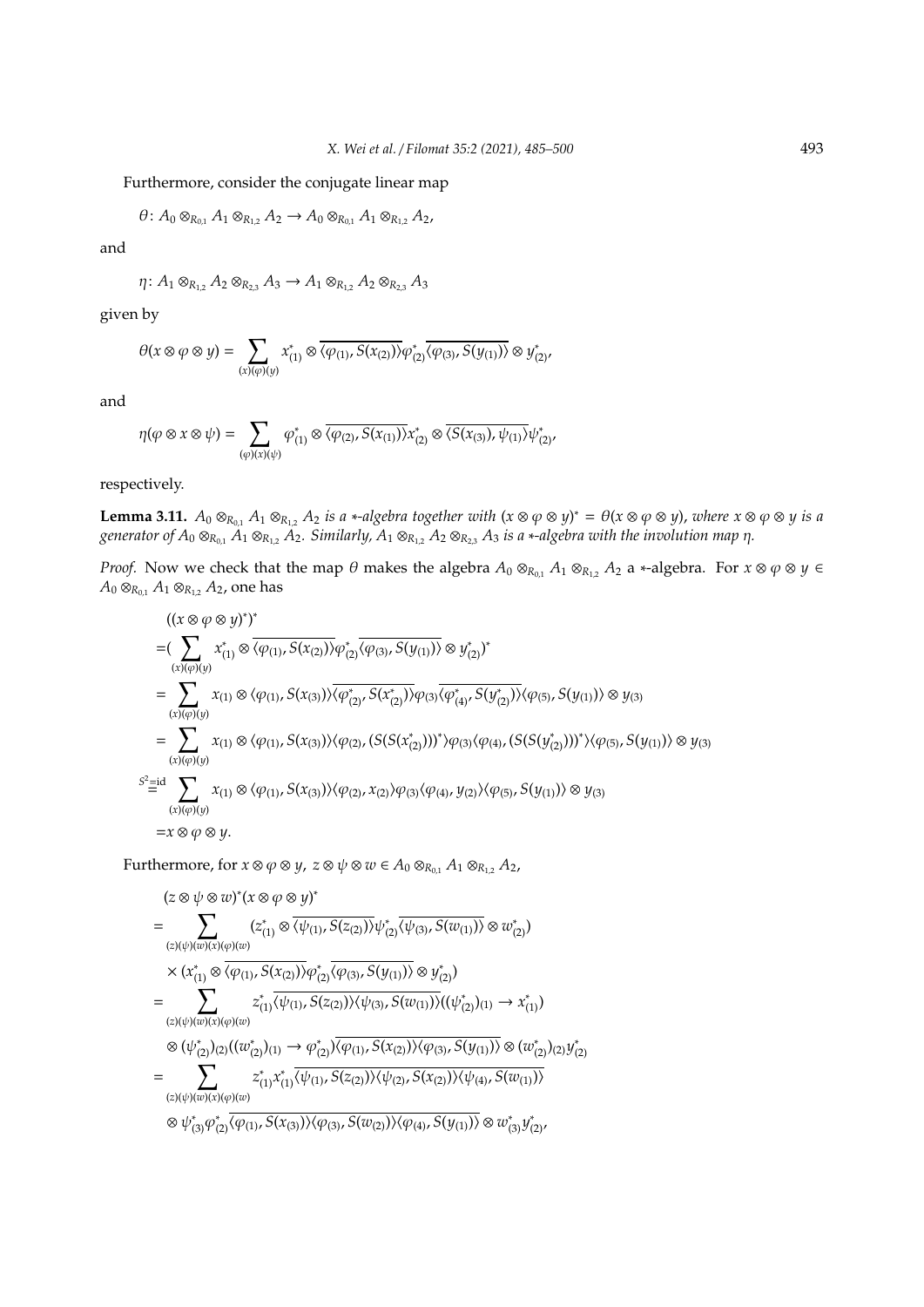on the other hand,

$$
((x \otimes \varphi \otimes y) (z \otimes \psi \otimes w))^{*}
$$
\n
$$
= \sum_{(\varphi)(y)(z)(\psi)} (xz_{(1)} \langle z_{(2)}, \varphi_{(1)} \rangle \otimes \varphi_{(2)} \psi_{(1)} \langle \psi_{(2)}, y_{(1)} \rangle \otimes y_{(2)} w)^{*}
$$
\n
$$
= \sum_{(\varphi)(y)(z)(\psi)} z_{(1)}^{*} x_{(1)}^{*} \overline{\langle z_{(3)}, \varphi_{(1)} \rangle}
$$
\n
$$
\otimes \overline{\langle \varphi_{(2)} \psi_{(1)}, S(x_{(2)} z_{(2)} ) \rangle} \psi_{(2)}^{*} \varphi_{(3)}^{*} \overline{\langle \varphi_{(4)} \psi_{(3)}, S(y_{(2)} w_{(1)}) \rangle} \langle \psi_{(4)}, y_{(1)} \rangle \otimes w_{(2)}^{*} y_{(3)}^{*}
$$
\n
$$
= \sum_{(\varphi)(y)(z)(\psi)} z_{(1)}^{*} x_{(1)}^{*} \overline{\langle z_{(4)}, \varphi_{(1)} \rangle}
$$
\n
$$
\otimes \overline{\langle \varphi_{(2)}, S(z_{(3)}) \rangle} \langle \varphi_{(3)}, S(x_{(3)}) \rangle \langle \psi_{(1)}, S(z_{(2)}) \rangle \langle \psi_{(2)}, S(x_{(2)}) \rangle \psi_{(3)}^{*} \varphi_{(4)}^{*}
$$
\n
$$
\times \overline{\langle \varphi_{(5)}, S(w_{(2)}) \rangle} \langle \varphi_{(6)}, S(y_{(3)}) \rangle \langle \psi_{(4)}, S(w_{(1)}) \rangle \langle \psi_{(5)}, S(y_{(2)}) \rangle \langle \psi_{(6)}, y_{(1)} \rangle \otimes w_{(3)}^{*} y_{(4)}^{*}
$$
\n
$$
= \sum_{(\varphi)(y)(z)(\psi)} z_{(1)}^{*} x_{(1)}^{*} x_{(1)}^{*} \overline{\langle \varphi_{(1)}, S(w_{(2)}) \rangle} \langle \varphi_{(5)}, S(y_{(2)}) \rangle \langle \psi_{(4)}, S(w_{(1)}) \rangle \langle \psi_{(5)}, \varepsilon(y_{(1)}) \rangle \otimes w_{(3)}^{*} y_{(3)}^{*}
$$
\n
$$
= \sum_{(\varphi)(y)(z)(\psi)} z_{(1)}^{*} x_{(1)}^{*
$$

where the penultimate equality follows from the  $S^2 = id$ . Thus one can get

$$
((x \otimes \varphi \otimes y)(z \otimes \psi \otimes w))^* = (z \otimes \psi \otimes w)^*(x \otimes \varphi \otimes y)^*.
$$

The proof is completed.  $\square$ 

Moreover,  $A_0 \otimes_{R_{0,1}} A_1 \otimes_{R_{1,2}} A_2$  and  $A_1 \otimes_{R_{1,2}} A_2 \otimes_{R_{2,3}} A_3$  are both finite dimensional *C*\*-algebras. In fact,  $A_0 \otimes_{R_{0,1}} A_1$  is a finite dimensional *C*\*-algebra, the action of finite dimensional Hopf *C*\*-algebra  $A_2$  on  $A_0 \otimes_{R_{0,1}} A_1$ is given by

$$
A_2(x).(A_0(y)\otimes A_1(\varphi))=A_0(y)\otimes A_1(x\to\varphi),
$$

such that  $A_0 \otimes_{R_{0,1}} A_1$  is a left  $A_2$ -module algebra. Thus the \*-algebra  $(A_0 \otimes_{R_{0,1}} A_1) \rtimes A_2$  is a finite dimensional *C*<sup>\*</sup>-algebra. On the other hand,  $A_0 \otimes_{T_{1,2}^0} (A_1 \otimes_{R_{1,2}} A_2) = (A_0 \otimes_{R_{0,1}} A_1) \otimes_{T_{0,1}^2} A_2$  follows from Proposition 3.9, where  $T_{1,2}^0$  :  $(A_1 \otimes_{R_{1,2}} A_2) \otimes A_0 \to A_0 \otimes (A_1 \otimes_{R_{1,2}} A_2)$  defined by  $T_{1,2}^0 = (R_{0,1} \otimes id_{A_2}) \circ (id_{A_1} \otimes R_{0,2})$ , and  $T_{0,1}^2$ :  $A_2 \otimes (A_0 \otimes_{R_{0,1}} A_1) \to (A_0 \otimes_{R_{0,1}} A_1) \otimes A_2$  defined by  $T_{0,1}^2 = (\text{id}_{A_0} \otimes R_{1,2}) \circ (R_{0,2} \otimes \text{id}_{A_1})$  are twisting maps. Specifically, one has

$$
T_{0,1}^2(A_2(x)\otimes A_0(y)\otimes A_1(\varphi))=\sum_{(x)}A_2(x_{(1)}).(A_0(y)\otimes A_1(\varphi))\otimes A_2(x_{(2)}).
$$

Therefore, the \*-algebra  $(A_0 \otimes_{R_{0,1}} A_1) \otimes_{T_{0,1}^2} A_2 = (A_0 \otimes_{R_{0,1}} A_1) \rtimes A_2$  is a finite dimensional *C*\*-algebra, i.e., *A*<sup>0</sup> ⊗*<sup>R</sup>*0,<sup>1</sup> *A*<sup>1</sup> ⊗*<sup>R</sup>*1,<sup>2</sup> *A*<sup>2</sup> is a finite dimensional *C* ∗ -algebra. Another one is established in a similar fashion.

Before moving forward we want to give a notion that for any  $i < j < k$  (*i*, *j*,  $k \in \mathbb{Z}$ ), the twisting maps  $R_{i,j}$ ,  $R_{j,k}$  and  $R_{i,k}$  are compatible such that the corresponding twisted tensor product is a *C*<sup>\*</sup>-algebra, which makes it possible for us to build an iterated twisted tensor product of any finite *C*\*-algebras (≥ 4) by induction.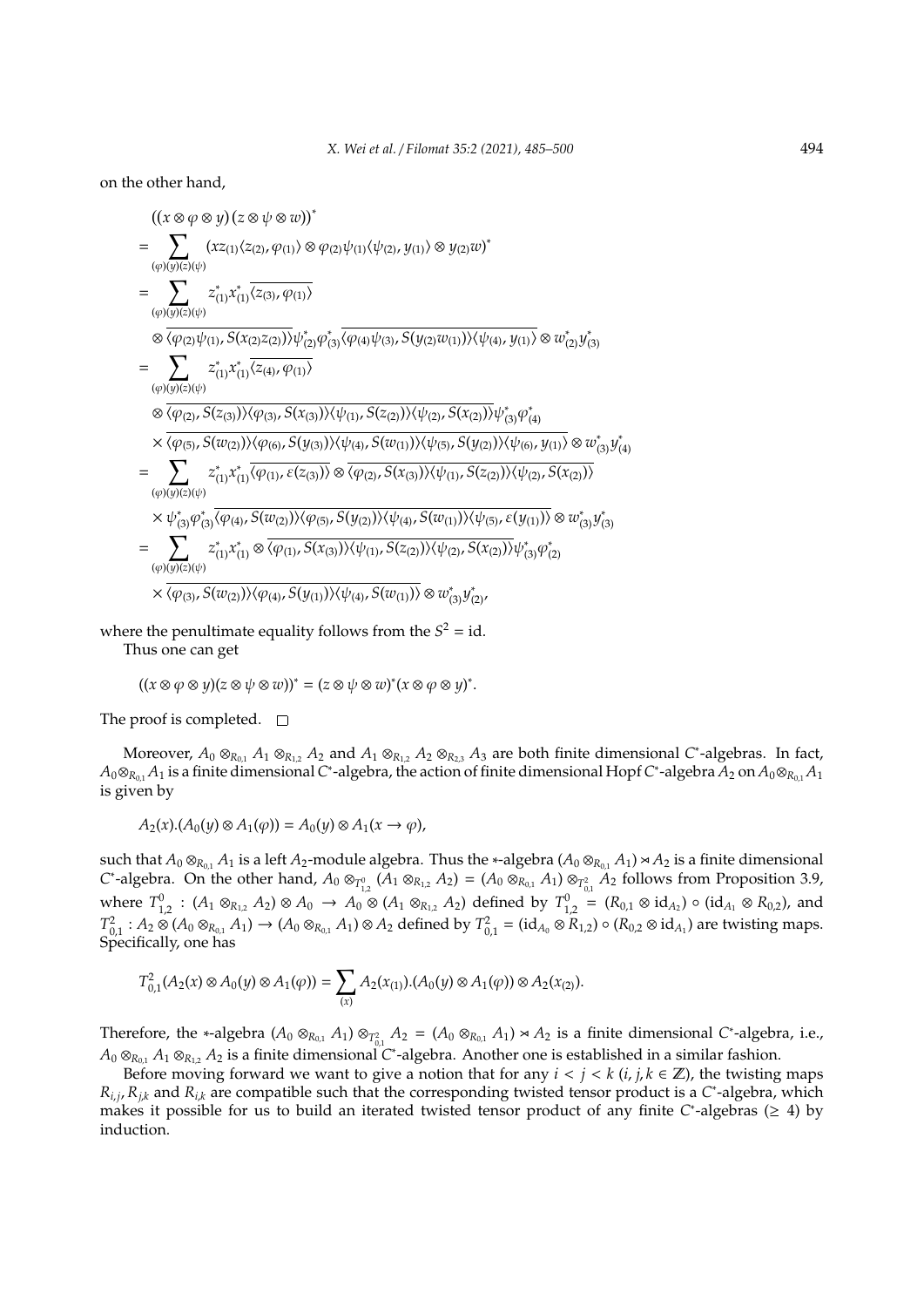Now consider the Hopf C<sup>\*</sup>-algebras  $A_1, A_2, ..., A_n$ , and twisting maps  $R_{i,j}: A_j \otimes A_i \to A_i \otimes A_j$  for every  $i < j$  as in the above. For every  $i < n - 1$  define the maps

$$
T_{n-1,n}^i\colon (A_{n-1}\otimes_{R_{n-1,n}}A_n)\otimes A_i\to A_i\otimes (A_{n-1}\otimes_{R_{n-1,n}}A_n)
$$

by  $T_{n-1,n}^i = (R_{i,n-1} \otimes id_{A_n}) \circ (id_{A_{n-1}} \otimes R_{i,n})$ . One can get that  $T_{n-1,n}^i$  are twisting maps because  $R_{i,n-1}, R_{n-1,n}$  and  $R$ <sub>*i*,*n*</sub> are compatible. Generally, let

$$
T^i_{j-1,j}:(A_{j-1}\otimes_{R_{j-1,j}}A_j)\otimes A_i\to A_i\otimes (A_{j-1}\otimes_{R_{j-1,j}}A_j)
$$

be given by  $T^i_{j-1,j} = (R_{i,j-1} \otimes id_{A_j}) \circ (id_{A_{j-1}} \otimes R_{i,j})$  for every  $i < j-1$ , and let

$$
T^i_{j-1,j}:A_i\otimes (A_{j-1}\otimes_{R_{j-1,j}}A_j)\to (A_{j-1}\otimes_{R_{j-1,j}}A_j)\otimes A_i
$$

be given by  $T^i_{j-1,j} = (\mathrm{id}_{A_{j-1}} \otimes R_{j,i}) \circ (R_{j-1,i} \otimes \mathrm{id}_{A_j})$  for every  $i > j$ . The above all are twisting maps. Moreover we have the results as follows:

**Proposition 3.12.** Let  $A_1, \ldots, A_{n-1}, A_n$  be the finite dimensional Hopf C<sup>\*</sup>-algebras as in the above,  $R_{i,j}: A_j \otimes A_i \to$  $A_i\otimes A_j$  be the twisting maps for every  $i< j$  as in the above. Then for any  $i< j< k$ , the maps  $R_{i,j}$ ,  $R_{j,k}$  and  $R_{i,k}$  are compatible. Moreover, for every  $i, k \notin \{j-1, j\}$ , the maps  $R_{i,k}$ ,  $T^i_{j-1,j}$  and  $T^k_{j-1,j}$  are compatible. And for any i, the ∗*-algebras*

$$
A_1\otimes_{R_{1,2}}\cdots \otimes_{R_{i-3,i-2}}A_{i-2}\otimes_{T_{i-1,i}^{i-2}}(A_{i-1}\otimes_{R_{i-1,i}}A_i)\otimes_{T_{i-1,i}^{i+1}}A_{i+1}\otimes_{R_{i+1,i+2}}\cdots \otimes_{R_{n-1,n}}A_n
$$

*are all equal. Thus we can build the iterated twisted tensor product*

 $A_1 \otimes_{R_{1,2}} A_2 \otimes_{R_{2,3}} \cdots \otimes_{R_{n-2,n-1}} A_{n-1} \otimes_{R_{n-1,n}} A_n$ 

*which is a finite dimensional C*<sup>∗</sup> *-algebra.*

*Proof.* We proceed by induction over  $n \geq 4$ .

(1) When  $n = 4$ , consider  $A_1, \dots, A_4$ , and the twisting maps  $R_{i,j}: A_j \otimes A_i \to A_i \otimes A_j$ ,  $1 \le i \le j \le 4$ . We firstly check the compatibility of  $R_{1,2}$ ,  $T_{3,4}^1$  and  $T_{3,4}^2$ , which is equal to verify the hexagon equation:

$$
(R_{1,2} \otimes id_{A_3 \otimes_{R_{3,4}} A_4}) \circ (id_{A_2} \otimes T_{3,4}^1) \circ (T_{3,4}^2 \otimes id_{A_1})
$$
  
= $(id_{A_1} \otimes T_{3,4}^2) \circ (T_{3,4}^1 \otimes id_{A_2}) \circ (id_{A_3 \otimes_{R_{3,4}} A_4} \otimes R_{1,2}),$ 

where  $T_{3,4}^1 = (R_{1,3} \otimes id_{A_4}) \circ (id_{A_3} \otimes R_{1,4}), T_{3,4}^2 = (R_{2,3} \otimes id_{A_4}) \circ (id_{A_3} \otimes R_{2,4}).$ For  $(\psi \otimes \psi) \otimes x \otimes \varphi \in (A_3 \otimes_{R_{3,4}} A_4) \otimes A_2 \otimes A_1^{\prime}$ , we have

$$
(R_{1,2}\otimes id_{A_3\otimes_{R_{3,4}}A_4}) \circ (id_{A_2}\otimes T_{3,4}^1) \circ (T_{3,4}^2\otimes id_{A_1})((\psi\otimes y)\otimes x\otimes \varphi)
$$
  
\n=  $(R_{1,2}\otimes id_{A_3\otimes_{R_{3,4}}A_4}) \circ (id_{A_2}\otimes T_{3,4}^1)((R_{2,3}\otimes id_{A_4}) \circ (id_{A_3}\otimes R_{2,4})) \otimes id_{A_1})((\psi\otimes y)\otimes x\otimes \varphi)$   
\n=  $(R_{1,2}\otimes id_{A_3\otimes_{R_{3,4}}A_4})(id_{A_2}\otimes ((R_{1,3}\otimes id_{A_4}) \circ (id_{A_3}\otimes R_{1,4})))(\sum_{(x)(\psi)} x_{(1)}\langle x_{(2)}, \psi_{(1)}\rangle \otimes \psi_{(2)} \otimes y\otimes \varphi)$   
\n=  $(R_{1,2}\otimes id_{A_3\otimes_{R_{3,4}}A_4})(\sum_{(x)(\psi)} x_{(1)}\langle x_{(2)}, \psi_{(1)}\rangle \otimes \varphi \otimes \psi_{(2)} \otimes y)$   
\n=  $\sum_{(\varphi)(x)(\psi)} \varphi_{(1)}\langle \varphi_{(2)}, x_{(1)}\rangle\langle x_{(3)}, \psi_{(1)}\rangle \otimes x_{(2)} \otimes \psi_{(2)} \otimes y,$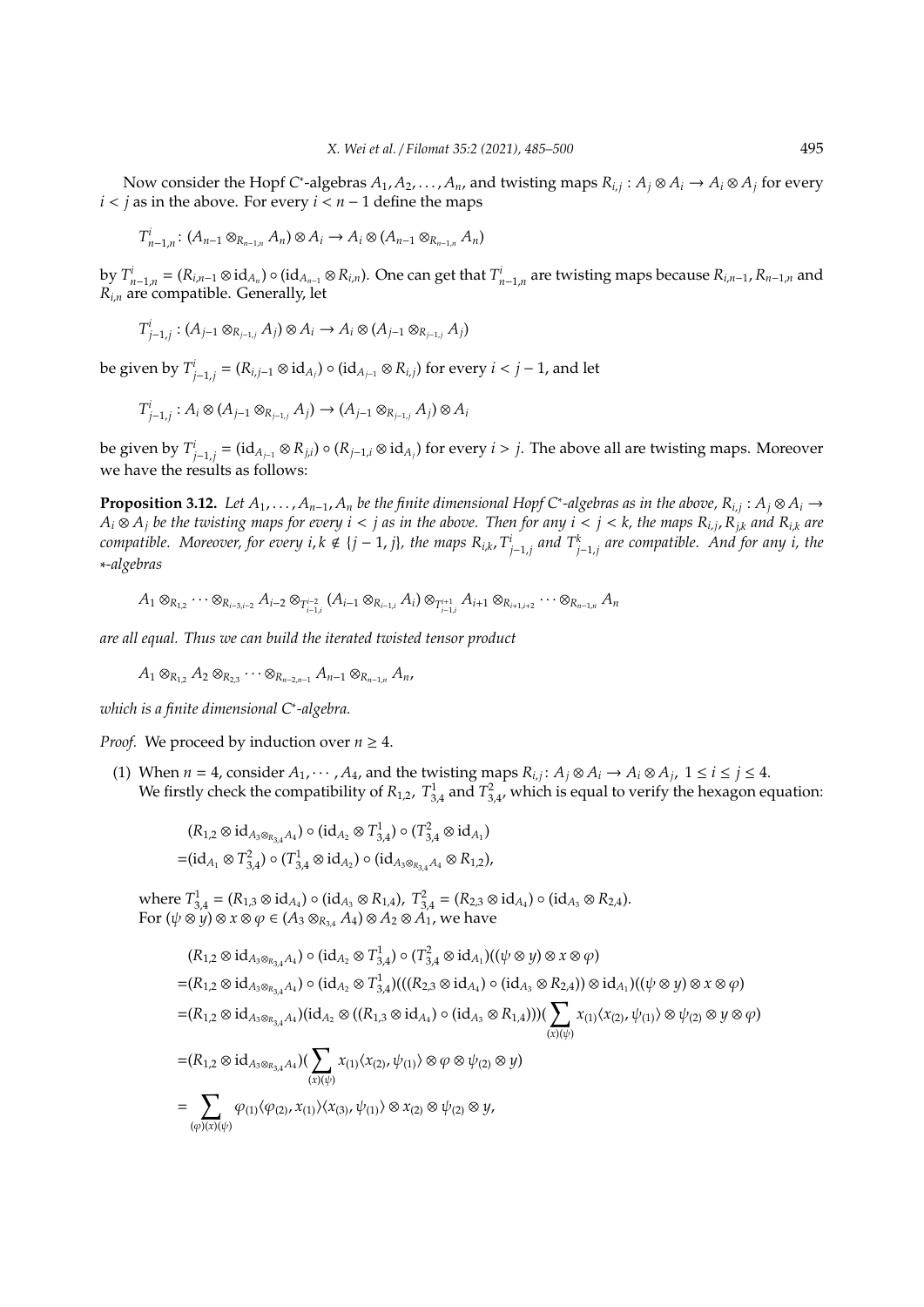on the other hand,

$$
(\mathrm{id}_{A_1} \otimes T_{3,4}^2) \circ (T_{3,4}^1 \otimes \mathrm{id}_{A_2}) \circ (\mathrm{id}_{A_3 \otimes_{R_{3,4}} A_4} \otimes R_{1,2})((\psi \otimes y) \otimes x \otimes \varphi)
$$
  
= 
$$
\sum_{(\varphi)(x)(\psi)} \varphi_{(1)} \langle \varphi_{(2)}, x_{(1)} \rangle \otimes x_{(2)} \langle x_{(3)}, \psi_{(1)} \rangle \otimes \psi_{(2)} \otimes y.
$$

Thus

$$
(A_1 \otimes_{R_{1,2}} A_2) \otimes (A_3 \otimes_{R_{3,4}} A_4) = A_1 \otimes (A_2 \otimes_{T_{3,4}^2} (A_3 \otimes_{R_{3,4}} A_4))
$$
  
=  $A_1 \otimes ((A_2 \otimes_{R_{2,3}} A_3) \otimes_{T_{2,3}^4} A_4).$ 

Similarly,

$$
(T_{2,3}^1 \otimes id_{A_4}) \circ (id_{A_2 \otimes_{R_{2,3}} A_3} \otimes R_{1,4}) \circ (T_{2,3}^4 \otimes id_{A_1})
$$
  
= $(id_{A_1} \otimes T_{2,3}^4) \circ (R_{1,4} \otimes id_{A_2 \otimes_{R_{2,3}} A_3}) \circ (id_{A_4} \otimes T_{2,3}^1),$ 

where  $T_{2,3}^1 = (R_{1,2} \otimes id_{A_3}) \circ (id_{A_2} \otimes R_{1,3}), T_{2,3}^4 = (id_{A_2} \otimes R_{3,4}) \circ (R_{2,4} \otimes id_{A_3}).$  $\text{For } y \otimes (\mathbf{x} \otimes \psi) \otimes \varphi \in A_4 \otimes (A_2 \otimes_{R_{2,3}} A_3) \otimes \mathbf{A}_1$ 

$$
(T_{2,3}^{1} \otimes id_{A_{4}}) \circ (id_{A_{2} \otimes_{R_{2,3}} A_{3}} \otimes R_{1,4}) \circ (T_{2,3}^{4} \otimes id_{A_{1}}) (y \otimes (x \otimes \psi) \otimes \varphi)
$$
  
\n
$$
= (T_{2,3}^{1} \otimes id_{A_{4}}) \circ (id_{A_{2} \otimes_{R_{2,3}} A_{3}} \otimes R_{1,4}) \circ (((id_{A_{2}} \otimes R_{3,4}) \circ (R_{2,4} \otimes id_{A_{3}})) \otimes id_{A_{1}}) (y \otimes x \otimes \psi \otimes \varphi)
$$
  
\n
$$
= (T_{2,3}^{1} \otimes id_{A_{4}}) \circ (id_{A_{2} \otimes_{R_{2,3}} A_{3}} \otimes R_{1,4}) \left(\sum_{(\psi)(y)} x \otimes \psi_{(1)} \langle \psi_{(2)}, y_{(1)} \rangle \otimes y_{(2)} \otimes \varphi\right)
$$
  
\n
$$
= (((R_{1,2} \otimes id_{A_{3}}) \circ (id_{A_{2}} \otimes R_{1,3})) \otimes id_{A_{4}}) \left(\sum_{(\psi)(y)} x \otimes \psi_{(1)} \langle \psi_{(2)}, y_{(1)} \rangle \otimes \varphi \otimes y_{(2)}\right)
$$
  
\n
$$
= \sum_{(\psi)(y)(\varphi)(x)} \varphi_{(1)} \langle \varphi_{(2)}, x_{(1)} \rangle \otimes x_{(2)} \otimes \psi_{(1)} \langle \psi_{(2)}, y_{(1)} \rangle \otimes y_{(2)},
$$
  
\n
$$
(id_{A_{1}} \otimes T_{2,3}^{4}) \circ (R_{1,4} \otimes id_{A_{2} \otimes_{R_{2,3}} A_{3}}) \circ (id_{A_{4}} \otimes T_{2,3}^{1}) (y \otimes (x \otimes \psi) \otimes \varphi)
$$
  
\n
$$
= (id_{A_{1}} \otimes T_{2,3}^{4}) \circ (R_{1,4} \otimes id_{A_{2} \otimes_{R_{2,3}} A_{3}}) \circ (id_{A_{4}} \otimes ((R_{1,2} \otimes id_{A_{3}})) \circ (id_{A_{2}} \otimes R_{1,3})))(y \otimes (x \
$$

Therefore

$$
A_1 \otimes ((A_2 \otimes_{R_{2,3}} A_3) \otimes_{T_{2,3}^4} A_4) = (A_1 \otimes_{T_{2,3}^1} (A_2 \otimes_{R_{2,3}} A_3)) \otimes A_4
$$
  
= 
$$
((A_1 \otimes_{R_{1,2}} A_2) \otimes_{T_{1,2}^3} A_3) \otimes A_4.
$$

Finally, the twisting maps  $R_{1,2}$ ,  $T_{3,4}^2$  and  $T_{3,4}^1$  are compatible, Lemma 3.8 shows that

$$
(A_3 \otimes_{R_{3,4}} A_4) \otimes (A_1 \otimes_{R_{1,2}} A_2) \to (A_1 \otimes_{R_{1,2}} A_2) \otimes (A_3 \otimes_{R_{3,4}} A_4)
$$

is a twisting map, which is equivalent to that  $T_{1,2}^3$ ,  $R_{3,4}$  and  $T_{1,2}^4$  are compatible:

$$
(T_{1,2}^3 \otimes id_{A_4}) \circ (id_{A_3} \otimes T_{1,2}^4) \circ (R_{3,4} \otimes id_{A_1 \otimes_{R_{1,2}} A_2})
$$
  
= $(id_{A_1 \otimes_{R_{1,2}} A_2} \otimes R_{3,4}) \circ (T_{1,2}^4 \otimes id_{A_3}) \circ (id_{A_4} \otimes T_{1,2}^3).$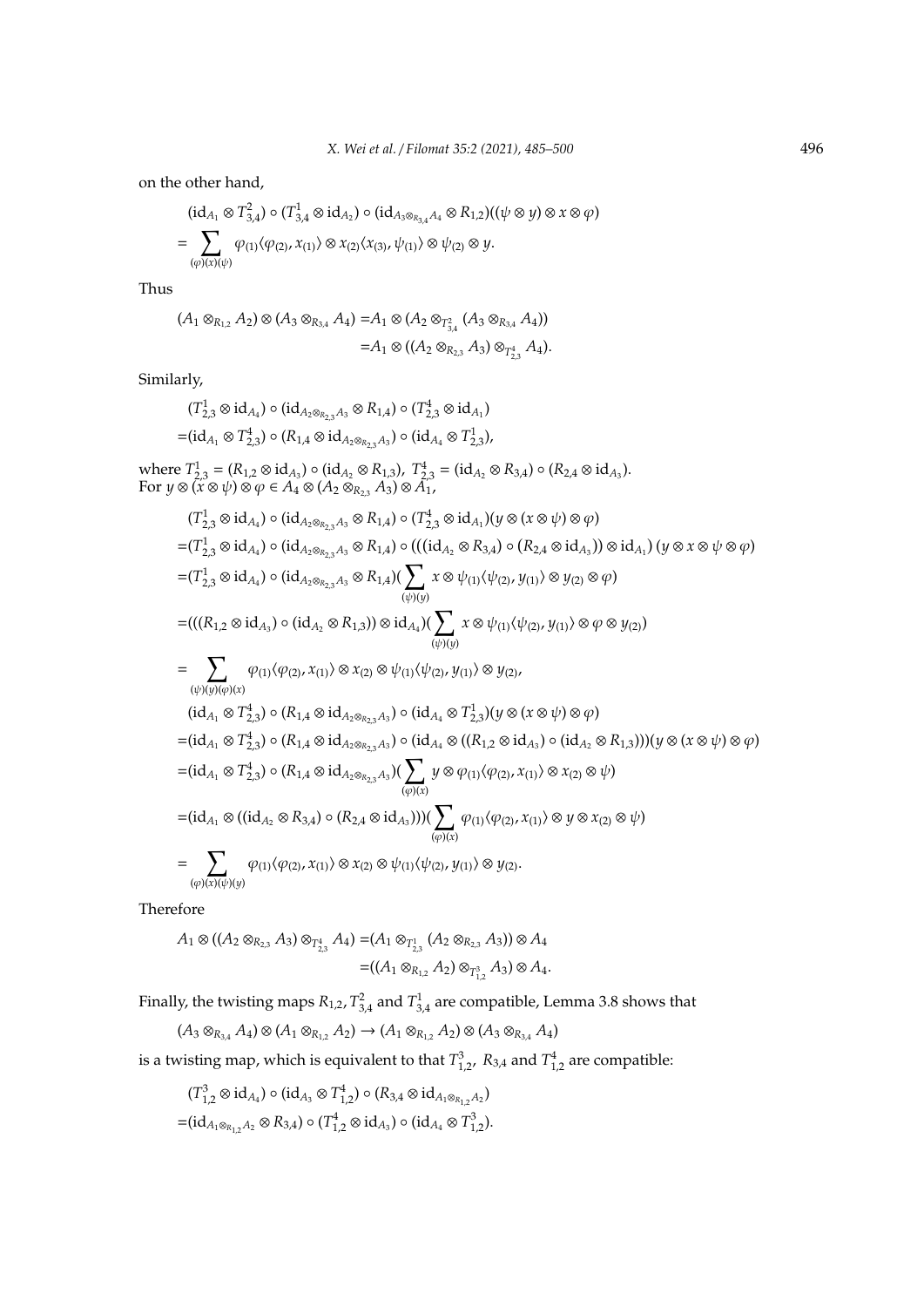This leads to that

$$
((A_1 \otimes_{R_{1,2}} A_2) \otimes_{T_{1,2}^3} A_3) \otimes A_4 = (A_1 \otimes_{R_{1,2}} A_2) \otimes (A_3 \otimes_{R_{3,4}} A_4),
$$

As results one can get

$$
A_1 \otimes_{R_{1,2}} A_2 \otimes_{T_{3,4}^2} (A_3 \otimes_{R_{3,4}} A_4) = A_1 \otimes_{T_{2,3}^1} (A_2 \otimes_{R_{2,3}} A_3) \otimes_{T_{2,3}^4} A_4
$$
  
=  $(A_1 \otimes_{R_{1,2}} A_2) \otimes_{T_{1,2}^3} A_3 \otimes_{R_{3,4}} A_4.$ 

Note that all the twisted tensor products associated with above twisting maps are ∗-algebras. Together with these, the \*-algebra  $A_1 \otimes_{R_1} A_2 \otimes_{R_2} A_3 \otimes_{R_3} A_4$  is well defined. We call it the iterated twisted tensor product of  $A_1, \dots, A_4$ , and it is a finite dimensional *C*<sup>\*</sup>-algebra.

To see this, let us review that  $A_1 \otimes_{R_{1,2}} A_2 \otimes_{R_{2,3}} A_3$  is a finite dimensional C<sup>\*</sup>-algebra. The action of finite dimensional Hopf *C*<sup>\*</sup>-algebra  $A_4$  on  $A_1 \otimes_{R_{1,2}} A_2 \otimes_{R_{2,3}} A_3$  is

$$
A_4(x). (A_1(\varphi) \otimes A_2(y) \otimes A_3(\psi)) = A_1(\varphi) \otimes A_2(y) \otimes A_3(x \to \psi),
$$

such that  $A_1 \otimes_{R_{1,2}} A_2 \otimes_{R_{2,3}} A_3$  is a left  $A_4$ -module algebra, then the \*-algebra  $(A_1 \otimes_{R_{1,2}} A_2 \otimes_{R_{2,3}} A_3) \rtimes A_4$  is a C<sup>\*</sup>-algebra of finite dimension. Combining the above, the desired result is obtained.

(2) Without loss of generality assume that *i* < *j*−1 and *i* < *k*. We consider only the cases *i* = *j*−2 or *k* = *j*−2 (other cases are either similar or all maps are flips except *Ri*,*k*), one can obtain the compatibility of the maps  $R_{i,k}$ ,  $T^i_{j-1,j}$  and  $T^k_{j-1,j}$  in the same way as Proposition 3.9.

Suppose that the conclusions hold for  $A_1, \ldots, A_{n-1}$ , then given  $j = 1, \ldots, n$ , for any *i*, the ∗-algebras

$$
A_1 \otimes_{R_{1,2}} \cdots \otimes_{R_{i-3,i-2}} A_{i-2} \otimes_{T_{i-1,i}^{i-2}} (A_{i-1} \otimes_{R_{i-1,i}} A_i) \otimes_{T_{i-1,i}^{i+1}} A_{i+1} \otimes_{R_{i+1,i+2}} \cdots \otimes_{R_{j-3,j-2}} A_{j-2}
$$

$$
\otimes_{T_{j-1,j}^{j-2}} (A_{j-1} \otimes_{R_{j-1,j}} A_j) \otimes_{T_{j-1,j}^{j+1}} A_{j+1} \otimes_{R_{j+1,j+2}} \cdots \otimes_{R_{n-2,n-1}} A_{n-1} \otimes_{R_{n-1,n}} A_n
$$

are all equal, thus these all ∗-algebras

 $A_1\otimes_{R_{1,2}}\cdots\otimes_{R_{i-3,i-2}}A_{i-2}\otimes_{T_{i-1,i}^{i-2}}(A_{i-1}\otimes_{R_{i-1,i}}A_i)\otimes_{T_{i-1,i}^{i+1}}A_{i+1}\otimes_{R_{i+1,i+2}}\cdots\otimes_{R_{n-1,n}}A_n$ 

are equal, one can build the iterated twisted tensor product

 $A_1 \otimes_{R_1} A_2 \otimes \cdots \otimes_{R_{n-2,n-1}} A_{n-1} \otimes_{R_{n-1,n}} A_n$ .

By induction, the action of finite dimensional Hopf *C*<sup>\*</sup>-algebra  $A_n$  on finite dimensional *C*<sup>\*</sup>-algebra  $A_1 \otimes_{R_{1,2}} \cdots \otimes_{R_{n-2,n-1}} A_{n-1}$  gives rise to the C\*-algebra  $(A_1 \otimes_{R_{1,2}} A_2 \otimes \cdots \otimes_{R_{n-2,n-1}} A_{n-1}) \rtimes A_n$ , which shows that the ∗-algebra  $A_1 \otimes_{R_{1,2}} A_2 \otimes \cdots \otimes_{R_{n-2,n-1}} A_{n-1} \otimes_{R_{n-1,n}} A_n$  is a finite dimensional *C*\*-algebra.

 $\Box$ 

In particular, for any  $n, m \in \mathbb{Z}$  and  $n \leq m$ , set

$$
A_{n,m} := A_n \otimes_{R_{n,n+1}} A_{n+1} \otimes \cdots \otimes A_{m-1} \otimes_{R_{m-1,m}} A_m,
$$

which is a finite dimensional *C* ∗ -algebra.

Notice that if  $n < n'$  and  $m' < m$ , then  $A_{n',m'} \subseteq A_{n,m}$ . The inclusions  $i : A_{n',m'} \to A_{n,m}$  given by

$$
i(x_{n'} \otimes x_{n'+1} \otimes \cdots \otimes x_{m'}) = 1_{A_n} \otimes \cdots \otimes 1_{A_{n'-1}} \otimes x_{n'} \otimes x_{n'+1} \otimes \cdots \otimes x_{m'} \otimes 1_{A_{m'+1}} \otimes \cdots \otimes 1_{A_m}
$$

are \*-homomorphisms and norm-preserving, thus increasing *C*<sup>\*</sup>-algebras { $A_{n,m}$ }<sub>*n*,*m*∈z together with inclu-</sub> sions constitute a directed system of *C*<sup>\*</sup>-algebras { $A_{n,m}$ }<sub>*n*,*m*∈Z, where  $1_{A_i}$  is the unit in  $\overline{A_i}$ .</sub>

Accordingly, for any  $n, m \in \mathbb{Z}$  and  $n \leq m$ , let B be the *C*<sup>\*</sup>-inductive limit of the directed system  ${A_{n,m}, n,m \in \mathbb{Z}}$  as follows:

$$
\mathcal{B} \coloneqq \overline{\bigcup_{n < m} A_{n,m}}.
$$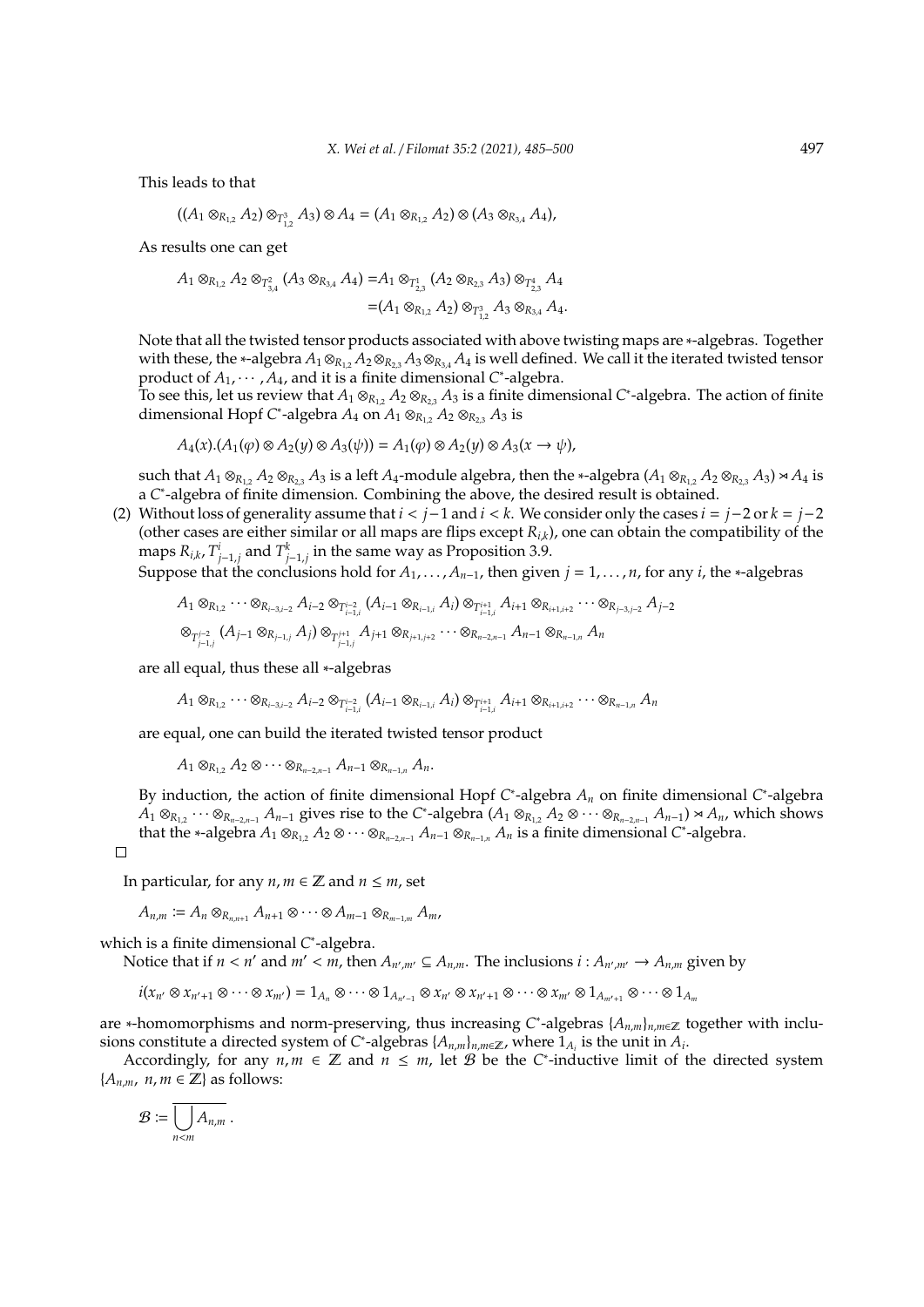In other words,

$$
\mathcal{B} \coloneqq \cdots H_1 \otimes_{R_{-2,-1}} \widehat{H} \otimes_{R_{-1,0}} H_1 \otimes_{R_{0,1}} \widehat{H} \otimes_{R_{1,2}} H_1 \otimes_{R_{2,3}} \widehat{H} \cdots,
$$

where "···" includes a C<sup>\*</sup>-inductive limit procedure. We call *B* the infinite iterated twisted tensor product. Moreover,  $B$  can be expressed in terms of the following form according to the Example 3.6 (2)

 $\mathcal{B} = \cdots \times H_1 \times \widehat{H} \times H_1 \times \widehat{H} \times H_1 \times \cdots$ .

Now it's time to arrive at the main result of the paper, which is given by the following theorem.

**Theorem 3.13.** *The infinite iterated twisted tensor product*  $B$  *is* \*-*isomorphic to*  $\mathcal{A}_{H_1}$ *.* 

*Proof.* Let *I* = *I'*  $\cap$  **Z**, where *I'* denotes the closed finite subintervals of **R**,  $\mathcal{A}^{H_1}(I)$  be a \*-algebra generated by  $\mathcal{A}_i$ ,  $i$  ∈ *I*, which is further a finite dimensional C<sup>\*</sup>-algebra. By the definition of  $\mathcal{A}_{H_1}$  one can get

$$
\mathcal{A}_{H_1}=\overline{\bigcup_I \mathcal{A}^{H_1}(I)}.
$$

Let  $\Phi_{0,2}\colon A_0\otimes_{R_{0,1}} A_1\otimes_{R_{1,2}} A_2\to \mathcal{A}_{0,2}^{H_1}$  be given by

$$
\Phi_{0,2}(x\otimes \varphi \otimes y) = A_0(x)A_1(\varphi)A_2(y),
$$

where  $x \otimes \varphi \otimes y \in A_0 \otimes_{R_{0,1}} A_1 \otimes_{R_{1,2}} \otimes A_2$ .

Then

$$
\Phi_{0,2}(x \otimes \varphi \otimes y)\Phi_{0,2}(z \otimes \psi \otimes w)
$$
\n
$$
= A_0(x)A_1(\varphi)A_2(y)A_0(z)A_1(\psi)A_2(w)
$$
\n
$$
= A_0(x)A_1(\varphi)A_0(z)A_2(y)A_1(\psi)A_2(w)
$$
\n
$$
= \sum_{(\varphi)(y)(z)(\psi)} A_0(x)A_0(z_{(1)})\langle z_{(2)}, \varphi_{(1)}\rangle A_1(\varphi_{(2)})A_1(\psi_{(1)})\langle \psi_{(2)}, y_{(1)}\rangle A_2(y_{(2)})A_2(w)
$$
\n
$$
= \sum_{(\varphi)(y)(z)(\psi)} A_0(xz_{(1)})\langle z_{(2)}, \varphi_{(1)}\rangle A_1(\varphi_{(2)}\psi_{(1)})\langle \psi_{(2)}, y_{(1)}\rangle A_2(y_{(2)}w),
$$

where the equalities follow from the commutation relations in  $\mathcal{A}_{H_1,\text{loc}}$ . On the other hand,

$$
\begin{aligned} & \Phi_{0,2}((x\otimes\varphi\otimes y)(z\otimes\psi\otimes w)) \\ =& \Phi_{0,2}(\sum_{(\varphi)(y)(z)(\psi)} x z_{(1)} \langle z_{(2)}, \varphi_{(1)} \rangle \otimes \varphi_{(2)} \psi_{(1)} \langle \psi_{(2)}, y_{(1)} \rangle \otimes y_{(2)} w) \\ =& \sum_{(\varphi)(y)(z)(\psi)} A_0(x z_{(1)}) \langle z_{(2)}, \varphi_{(1)} \rangle A_1(\varphi_{(2)} \psi_{(1)}) \langle \psi_{(2)}, y_{(1)} \rangle A_2(y_{(2)} w). \end{aligned}
$$

Furthermore,  $\Phi_{0,2}$  preserves the adjoint, that is,  $\Phi_{0,2} \circ * = * \circ \Phi_{0,2}$ .

$$
\begin{split} (\Phi_{0,2}(x \otimes \varphi \otimes y))^{*} &= (A_{0}(x)A_{1}(\varphi)A_{2}(y))^{*} \\ &= A_{2}(y^{*})A_{1}(\varphi^{*})A_{0}(x^{*}) \\ &= \sum_{(\varphi)(y)} A_{1}(\varphi_{(1)}^{*})\langle \varphi_{(2)}^{*}, y_{(1)}^{*} \rangle A_{0}(x^{*})A_{2}(y_{(2)}^{*}) \\ &= \sum_{(x)(\varphi)(y)} A_{0}(x_{(1)}^{*})\langle x_{(2)}^{*}, \varphi_{(1)}^{*} \rangle A_{1}(\varphi_{(2)}^{*})\langle \varphi_{(3)}^{*}, y_{(1)}^{*} \rangle A_{2}(y_{(2)}^{*}) \\ &= \Phi_{0,2}(\sum_{(x)(\varphi)(y)} x_{(1)}^{*} \otimes \overline{\langle \varphi_{(1)}, S(x_{(2)}) \rangle} \varphi_{(2)}^{*} \overline{\langle \varphi_{(3)}, S(y_{(1)}) \rangle} \otimes y_{(2)}^{*}) \\ &= \Phi_{0,2}(x \otimes \varphi \otimes y)^{*} . \end{split}
$$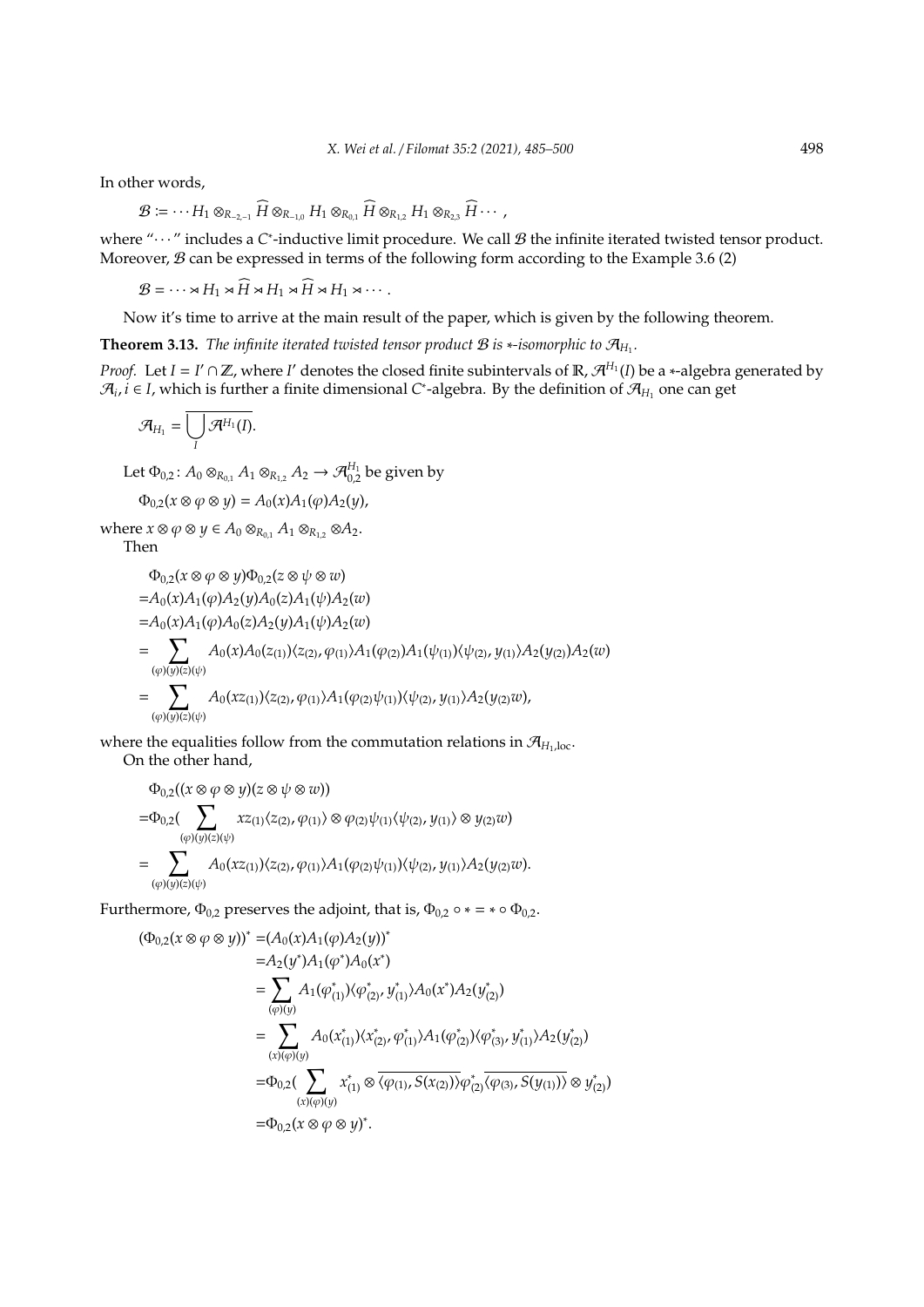Notice that Φ0,<sup>2</sup> is a bijection, thus it is a ∗-isomorphism from *C* ∗ -algebra *A*<sup>0</sup> ⊗*<sup>R</sup>*0,<sup>1</sup> *A*<sup>1</sup> ⊗*<sup>R</sup>*1,<sup>2</sup> *A*<sup>2</sup> to *C* ∗ -algebra  $\mathcal{A}_{0,2}^{H_1}$ , which implies that  $\Phi_{0,2}$  is necessarily norm-decreasing [16]. By induction one can define  $\Phi_{n,m}$ ,  $n < m$ in a similar way. This implies that

$$
\Phi\colon \bigcup_{n
$$

satisfying  $\Phi|_{A_{n,m}} = \Phi_{n,m}$  is also a \*-isomorphism since each  $\Phi_{n,m}$  is a \*-isomorphism. Therefore  $\Phi$  can be extended continuously to a ∗-isomorphism

$$
\Phi\colon \overline{\bigcup_{n
$$

By the uniqueness of the *C*<sup>\*</sup>-inductive limit [12] one can get that  $B = \overline{ \bigcup}$  $\overline{\bigcup_{n \le m} A_{n,m}}$  is ∗-isomorphic to  $\mathcal{A}_{H_1}$  =

$$
\overline{\bigcup_I{\mathcal{A}}^{H_1}(I)}\ .\quad \Box
$$

**Remark 3.14.** *Theorem* 3.13 *shows that the observable algebra in Hopf spin models determined by a Hopf*∗*-subalgebra H*<sup>1</sup> *of H can be defined as*

$$
\mathcal{A}_{H_1} \coloneqq \cdots H_1 \otimes_{R_{-2,-1}} \widehat{H} \otimes_{R_{-1,0}} H_1 \otimes_{R_{0,1}} \widehat{H} \otimes_{R_{1,2}} H_1 \otimes_{R_{2,3}} \widehat{H} \cdots
$$

*In particular, considering H itself as a Hopf* ∗*-subalgebra of H, the observable algebra* A *[19] can be established as*

$$
\mathcal{A} \coloneqq \cdots H \otimes_{R_{-2,-1}} \widehat{H} \otimes_{R_{-1,0}} H \otimes_{R_{0,1}} \widehat{H} \otimes_{R_{1,2}} H \otimes_{R_{2,3}} \widehat{H} \cdots
$$

*The relations above also show that*  $\mathcal{A}_{H_1}$  *is a* C<sup>∗</sup>-subalgebra of  $\mathcal{A}$ *.* If  $H = \mathbb{C}G$ *,*  $H_1 = \mathbb{C}N$ *, where* G *is a finite group*, N *is a normal subgroup of G, one can accordingly get the observable algebra [28]*

$$
\mathcal{A}_{(N,G)} \coloneqq \cdots N \otimes_{R_{-2,-1}} \widehat{G} \otimes_{R_{-1,0}} N \otimes_{R_{0,1}} \widehat{G} \otimes_{R_{1,2}} N \otimes_{R_{2,3}} \widehat{G} \cdots
$$

**Remark 3.15.** *In the Hopf spin models determined by a Hopf* ∗*-subalgebra H*<sup>1</sup> *of H, on each lattice site there is a copy of finite dimensional Hopf C*<sup>∗</sup> *-algebra H*1*, and on link there is a copy of the dual H of H, as shown in (1). It's natural* b *to ask how about the H and*  $\widehat{H_1}$ , which are postulated on the lattice site and link, respectively, as shown in (2).

$$
\cdots \longrightarrow \begin{array}{c}\n\widehat{H} & \widehat{H} & \widehat{H} \\
H_1 & H_1 & H_1 & H_1\n\end{array}
$$
\n
$$
\cdots \longrightarrow \begin{array}{c}\n\widehat{H_1} & \widehat{H_1} & \widehat{H_1} \\
H_1 & H_1 & H_1\n\end{array}
$$
\n
$$
\cdots \longrightarrow \begin{array}{c}\n\widehat{H_1} & \widehat{H_1} & \widehat{H_1} \\
H_1 & H_1 & H_1\n\end{array}
$$
\n
$$
(1)
$$

*However, it is not always possible to construct a twisting map between H and*  $\widehat{H_1}$ *, as demonstrated by the follows. Define the map*  $\phi$ :  $H \otimes \widehat{H_1} \rightarrow \widehat{H_1}$ ,

$$
a \to f = \sum_{(f)} f_{(1)} \langle f_{(2)}, a \rangle,
$$

*where a* ∈ *H*,  $f$  ∈  $\widehat{H_1}$ . The map is not well defined because  $\langle f_{(2)}, x \rangle$  is not matched possibly. In this case, the twisted *tensor product*  $\widehat{H_1} \otimes H$  related with the map  $\phi$  is meaningless unless  $H_1$  is the certain Hopf ∗-subalgebra of H or *change the action of H on*  $\widehat{H_1}$ *. Moreover, the algebra* 

$$
\cdots H \otimes_{R_{-2,-1}} \widehat{H_1} \otimes_{R_{-1,0}} H \otimes_{R_{0,1}} \widehat{H_1} \otimes_{R_{1,2}} H \otimes_{R_{2,3}} \widehat{H_1} \cdots
$$

*can not be well defined. Indeed, it is not possible to happen when the number of order factors is much more than disorder factors in statistical mechanical models.*